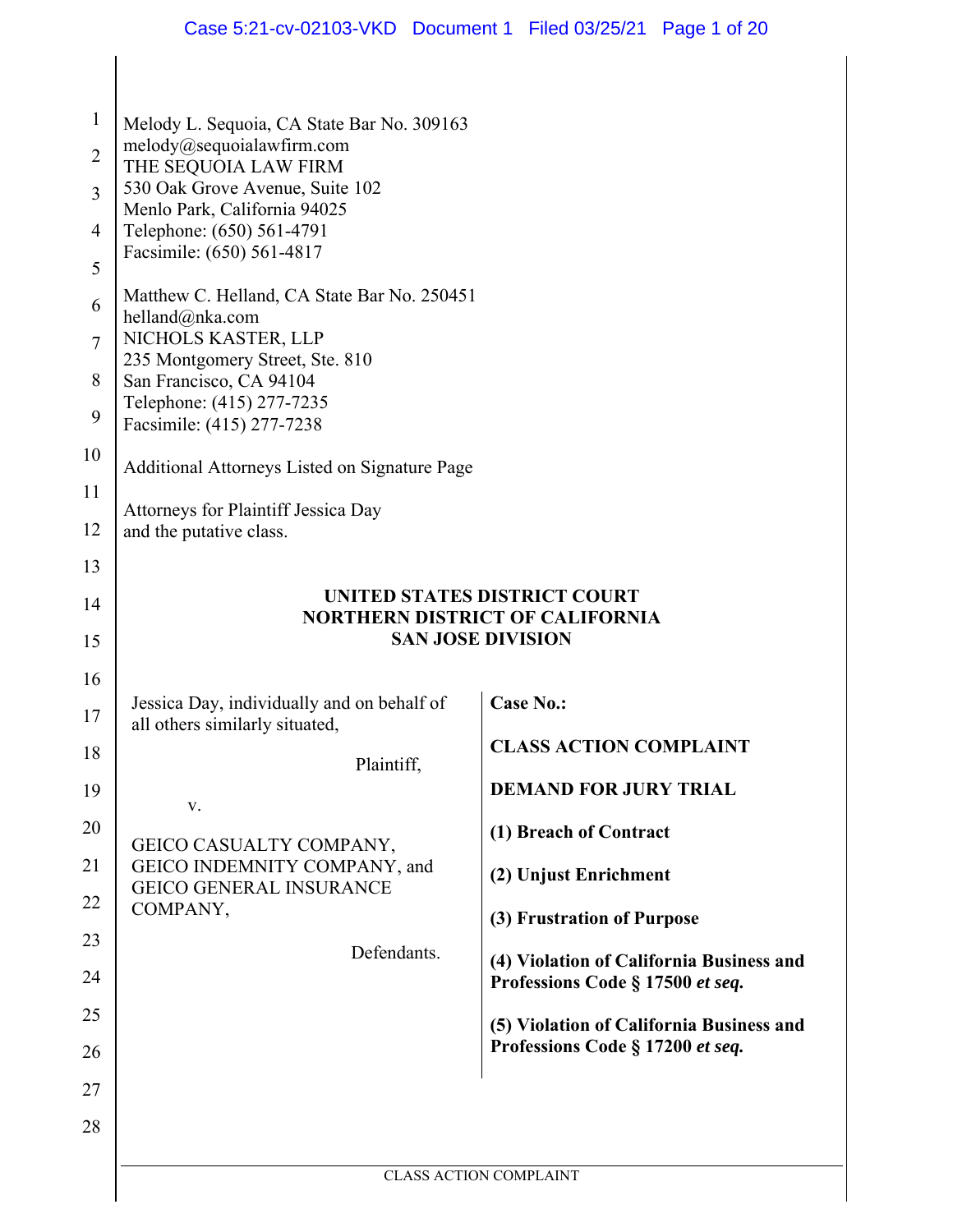1

6

### **CLASS ACTION COMPLAINT**

2 3 4 5 Plaintiff Jessica Day ("Plaintiff"), by and through her attorneys and on behalf of herself and all others similarly situated, hereby submits this Class Action Complaint against Defendants GEICO Casualty Company, GEICO Indemnity Company, and GEICO General Insurance Company ("GEICO" or "Defendants"), and alleges as follows:

### **PRELIMINARY STATEMENT**

7 8 9 1. This case is filed to end GEICO's practice of unfairly profiting from the global COVID-19 pandemic. As of the date of this filing, the United States has confirmed over 28 million coronavirus cases. The State of California alone has over 3.5 million confirmed cases.

10 11 12 13 2. Beginning in March 2020, states across the country, including California, began to enforce strict social distancing measures to slow the spread of COVID-19. This included closing schools and businesses and instituting strict "stay-at-home" orders that prevented most individuals from leaving their homes for extended periods of time.

14 15 16 17 18 19 20 21 22 3. While many companies, industries, and individuals have suffered financially as a result of the COVID-19 pandemic, auto insurers like GEICO have scored a windfall. Not surprisingly, as a result of state-wide social distancing and stay-at-home measures, there has been a dramatic reduction in driving, and an attendant reduction in driving-related accidents. This decrease in driving and accidents has significantly reduced the number of claims that auto insurers like GEICO have paid, resulting in a drastic and unfair increase in GEICO's profits at the expense of its customers. According to its parent company, Berkshire Hathaway, GEICO reported pretax earnings of \$3.428 billion in 2020. That is more than double GEICO's earnings over the same period in 2019.

23 24 25 26 27 28 4. One published report calculates, very conservatively, that at least a 30% average refund of paid premiums would be required to make up for the excess amounts paid by consumers for just the period between mid-March and the end of April of 2020. Despite full knowledge of these facts, GEICO has failed to issue refunds. The company's short-lived "GEICO Giveback" program was woefully inadequate to compensate its customers for overpayments resulting from COVID-19. The program applied a 15% discount on new and

1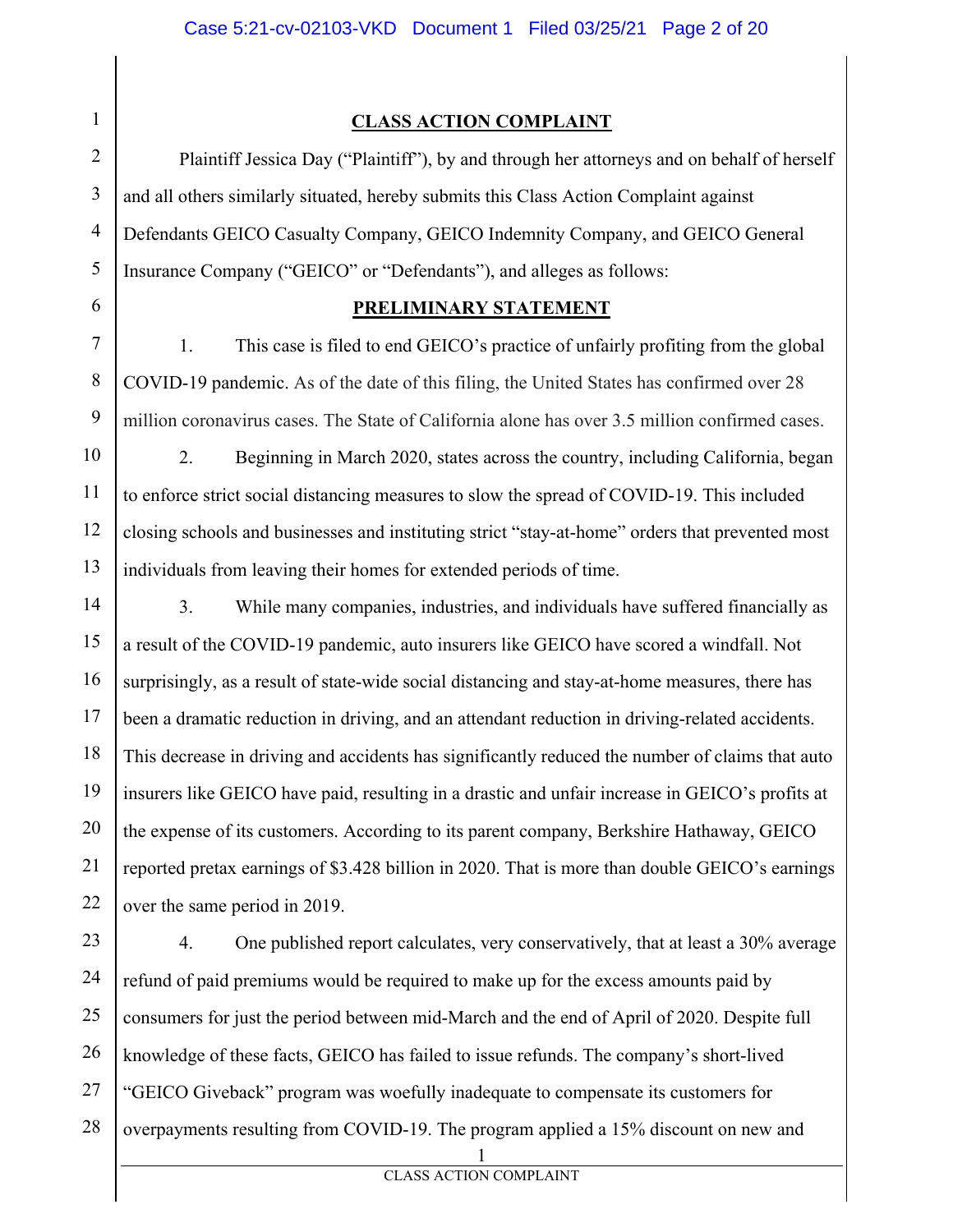### Case 5:21-cv-02103-VKD Document 1 Filed 03/25/21 Page 3 of 20

1 2 3 4 5 6 renewal auto insurance policies from April to October 2020. But it did not apply any discount to the premiums that customers already paid and continued to pay on policies already existing at the start of the COVID-19 pandemic. And even with respect to new and renewal policies, the 15% credit fell well short of what has been very conservatively estimated as an adequate refund. Despite the inadequacy of its refund program, GEICO falsely advertised to consumers that it was "passing [its COVID-related] savings on" to its customers.

7 8 9 10 5. To remedy Defendants' unlawful conduct, Plaintiff brings this class action alleging violations of California state law. Plaintiff seeks disgorgement of the ill-gotten gains obtained by GEICO to the detriment of its customers, all available damages, punitive damages, declaratory and injunctive relief, and all other available relief.

### **JURISDICTION**

12 13 14 6. This Court has jurisdiction under 28 U.S.C. § 1332(d) because this is a class action in which the amount in controversy is over \$5,000,000 exclusive of interest and costs, and at least one member of the class is a citizen of a State different from Defendants.

15

11

### **VENUE**

16 17 18 7. Venue is proper in the Northern District of California under 28 U.S.C. § 1391 because Defendants reside in this district, and because a substantial part of the events or omissions giving rise to the claims occurred in this district.

19

### **INTRADISTRICT ASSIGNMENT**

20 21 22 8. Pursuant to Civil L.R. 3-2(c) and (e), and 3-5(b), this action is properly assigned to the San Jose Division of the Northern District of California because a substantial portion of the events or omissions giving rise to the dispute occurred in Monterey County.

23

### **PARTIES**

24 25 26 27 28 9. Defendants GEICO Casualty Company, GEICO Indemnity Company, and GEICO General Insurance Company are Maryland corporations with their principal place of business in Chevy Chase, Maryland. Defendants sell personal automobile insurance in states around the country, including California. GEICO issued personal auto, motorcycle, and/or RV insurance policies to Plaintiff and the members of the putative class during the relevant time

2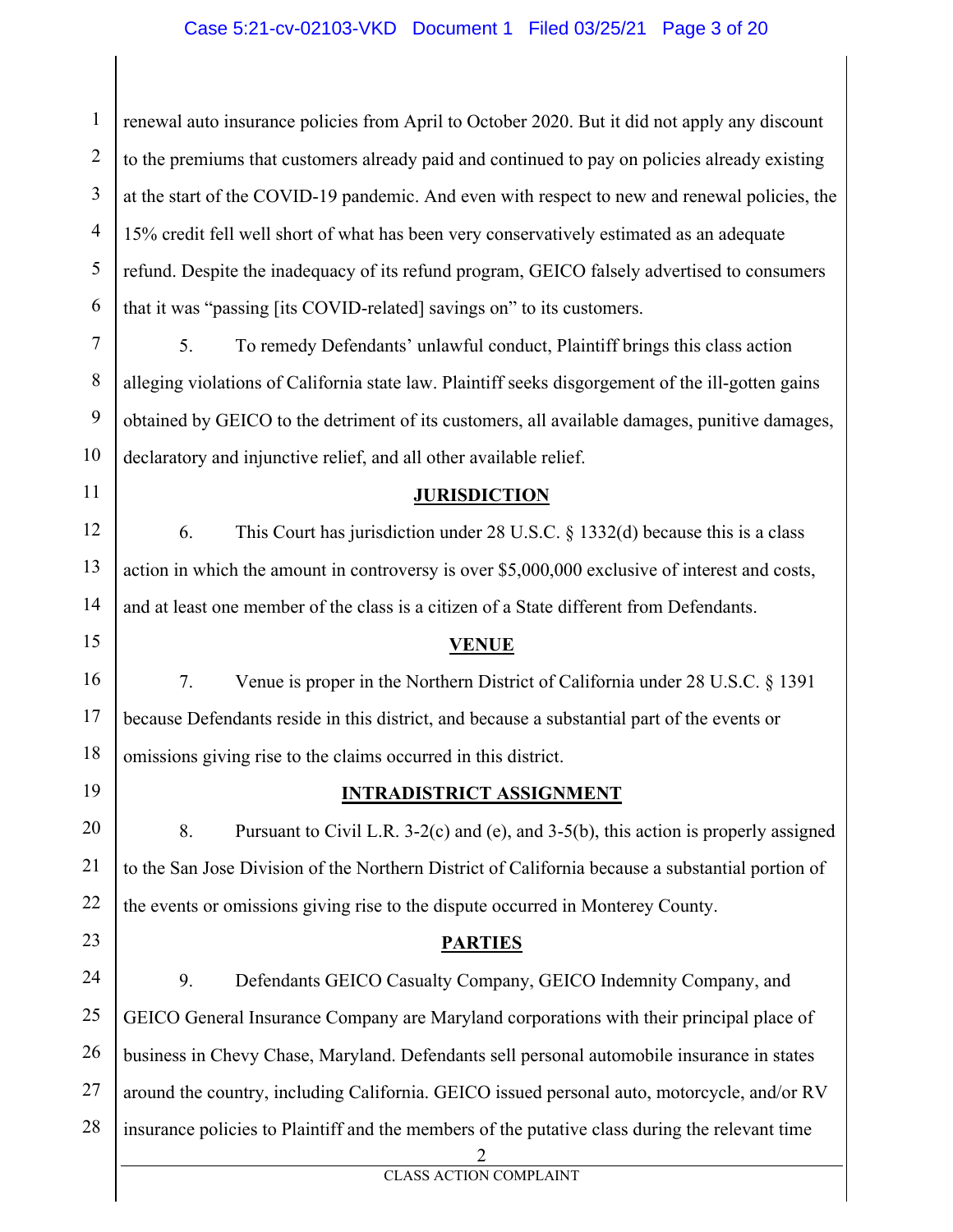### Case 5:21-cv-02103-VKD Document 1 Filed 03/25/21 Page 4 of 20

1 2 3 period. Defendants are affiliated companies, jointly participated in, and are jointly responsible for the unlawful conduct described herein. All three Defendants market collectively under the trademark "GEICO."

4 5 6 7 8 10. Plaintiff is an adult resident of Salinas, California. Plaintiff has held personal auto insurance policies purchased from GEICO during the time period relevant to this lawsuit. As described in more detail herein, as a result of the global COVID-19 pandemic and corresponding drop in automobile use and traffic, the credit given by GEICO is wholly inadequate to compensate Plaintiff for her overpayments.

9

### **FACTUAL ALLEGATIONS COMMON TO ALL CLAIMS**

10 11

12

13

**A. The Global COVID-19 Pandemic and State-Mandated Social Distancing Measures**  11. In late December 2019, a novel coronavirus known as SARS-CoV-2 began to spread around the globe. The virus causes a disease called COVID-19. By mid-January, cases of COVID-19 were confirmed in the United States.

14 15 12. By mid-March, there were thousands of confirmed cases of COVID-19 across the United States and hundreds in the State of California alone.

16 17 18 13. Like many states around the country, California responded to the worsening COVID-19 crisis with measures designed to increase, and often mandate, social distancing in order to slow the spread of the virus.

19 20 21 22 14. On March 4, 2020, Governor Gavin Newsom proclaimed a State of Emergency in California as a result of COVID-19. In the following weeks, the state rolled out a series of social distancing measures, including, for example, recommendations that older adults and those with elevated risk should self-isolate.

23 24 25 15. On March 19, 2020, Governor Newsom instituted a statewide stay-at-home order,<sup>1</sup> making California among the first states to establish such an order. With some exceptions, the order mandated "all individuals living in the State of California to stay home."<sup>2</sup>

26

<sup>27</sup>  <sup>1</sup> Executive Order N-33-20 (Mar. 19, 2020), https://www.gov.ca.gov/wp-

<sup>28</sup>  content/uploads/2020/03/3.19.20-attested-EO-N-33-20-COVID-19-HEALTH-ORDER.pdf.  $^{2}$  *Id.*  $\llbracket$  1.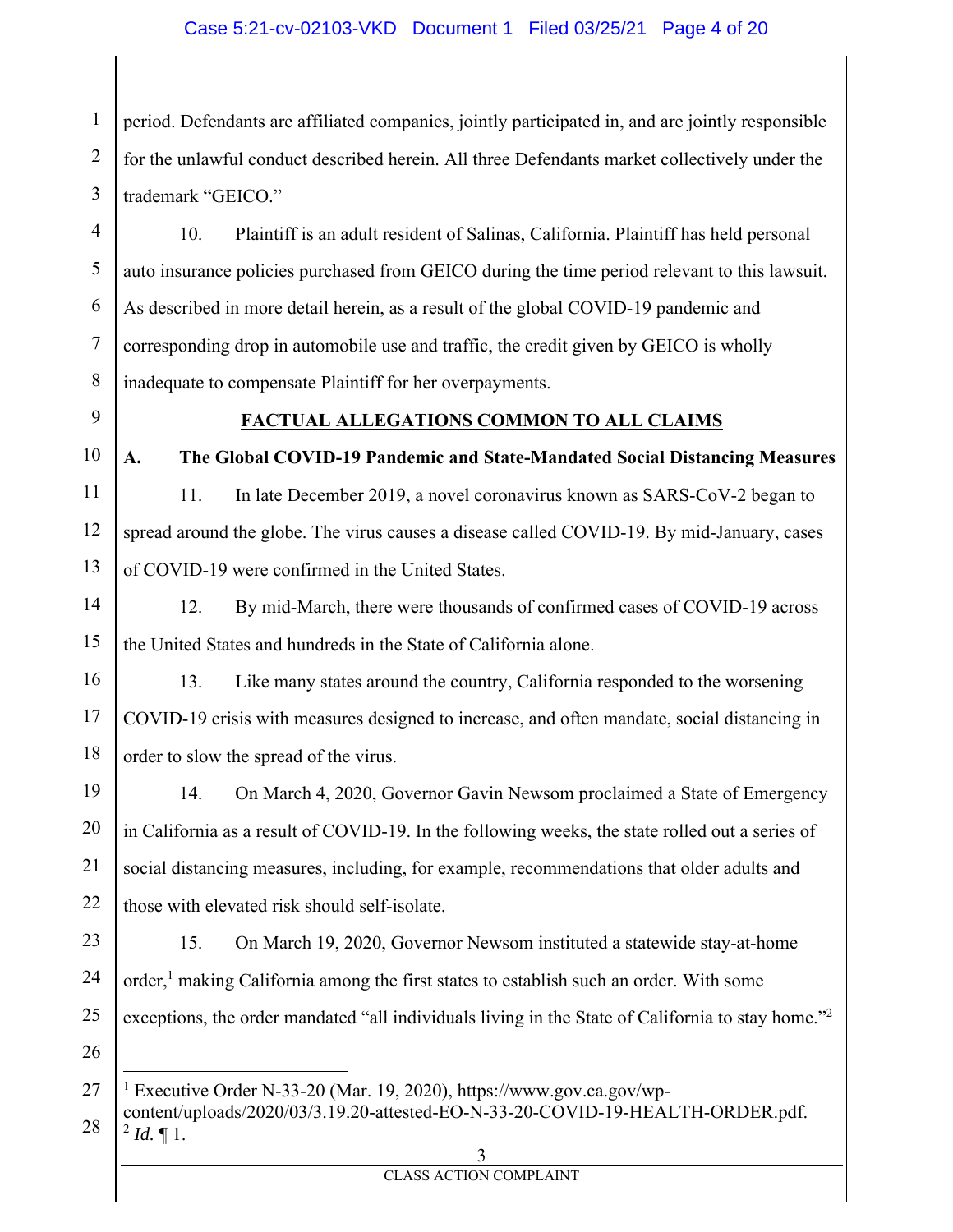### Case 5:21-cv-02103-VKD Document 1 Filed 03/25/21 Page 5 of 20

1 2 3 16. In the time since Governor Newsom first instituted the stay-at-home order, California's progress toward reopening has been halting, and additional stay-at-home orders have been imposed in response to the spread of COVID cases.

4

5

18

19

20

21

22

23

24

25

## **B. GEICO Has Obtained a Windfall Due to the Dramatic Decrease in Automobile Use and Traffic Caused by COVID-19**

6 7 8 9 10 11 12 13 17. Although businesses across the United States have almost uniformly suffered as a result of COVID-19, state-wide stay-at-home orders, and other social distancing measures, the auto insurance industry has benefited. In fact, auto insurance—a \$250 billion industry stands to secure a windfall from COVID-19-related restrictions. The reason is simple. As one report put it: "With shelter-in-place restrictions and business closings, most people stopped driving or reduced their driving dramatically. With fewer cars on the road, there were dramatically fewer accidents. Fewer motor vehicle accidents mean fewer auto insurance claims."3

#### 14 15 16 17 18. Beginning in mid-March of 2020, the number of miles driven by individuals has dropped dramatically because of COVID-19. This includes the State of California. Through the use of cell phone location data, it has been reported that vehicle miles traveled in California dropped significantly from their January 2020 average in March and April of 2020:<sup>4</sup>

| Date Range          | <b>Decrease in Miles Traveled</b> |
|---------------------|-----------------------------------|
| March 15 - March 21 | $-53\%$                           |
| March 22 - March 28 | $-72%$                            |
| March 29 - April 4  | $-74%$                            |
| April 5 - April 11  | $-77%$                            |
| April 12 - April 18 | $-74%$                            |
| April 19 - April 25 | $-71\%$                           |

26 27 <sup>3</sup> *See* Center for Economic Justice & Consumer Federation of America, Personal Auto Insurance Premium Relief in the COVID-19 Era at 5 (May 7, 2020) ("CEJ/CFA Report"), https://consumerfed.org/wp-content/uploads/2020/05/Auto-Insurance-Refunds-COVID-19-

28 Update-Report-5-7-20.pdf. 4 *See id.* at 6-8.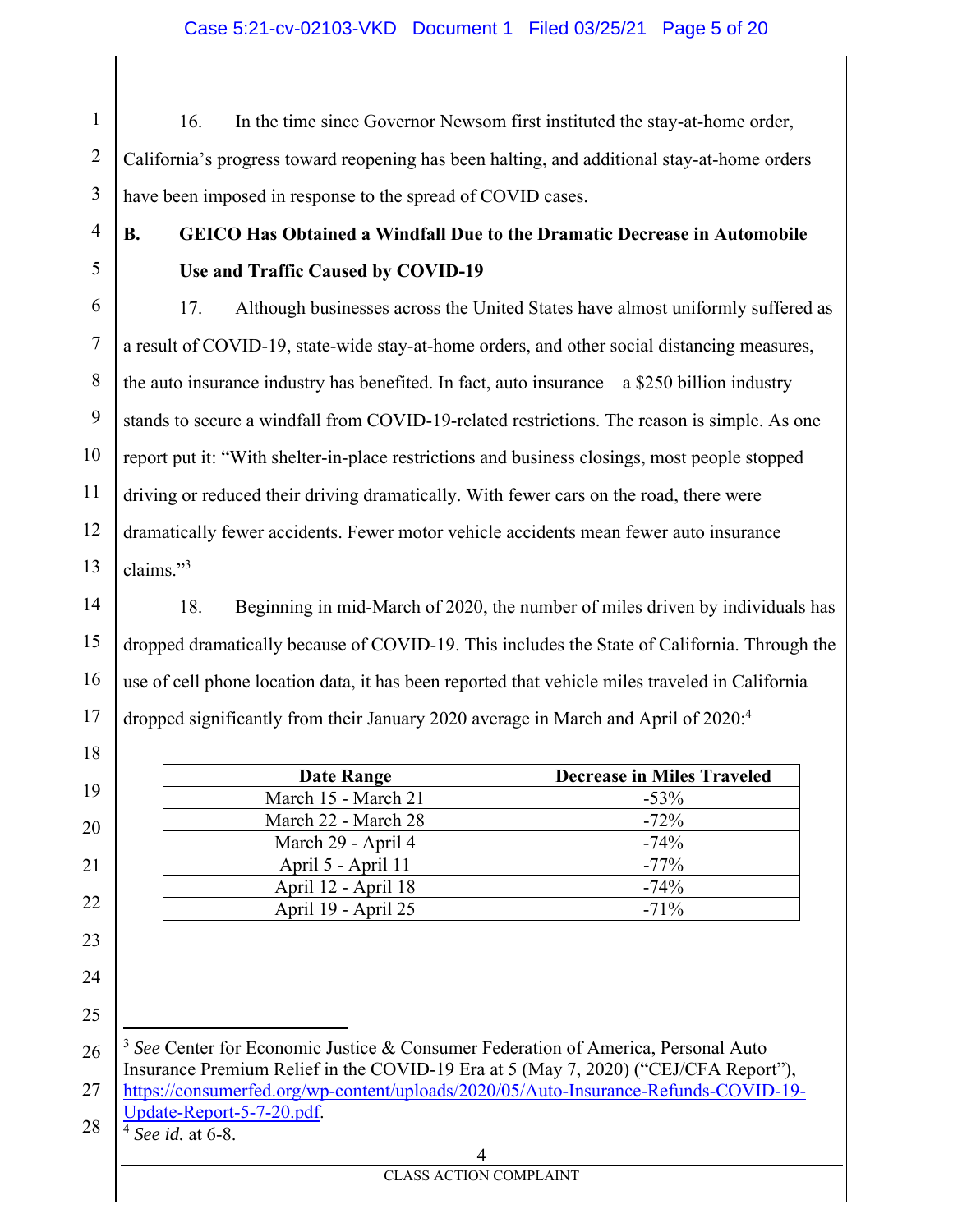### Case 5:21-cv-02103-VKD Document 1 Filed 03/25/21 Page 6 of 20

1 2 Upon information and belief, decreases in pre-COVID miles traveled continued through the end of 2020, and will continue for the foreseeable future.<sup>5</sup>

5 3 4 5 6 7 8 9 10 11 12 13 14 15 16 17 18 19 20 21 22 23 24 25 26 27 28 19. Automobile accidents have also decreased. According to the Road Ecology Center at the University of California, Davis, traffic collisions, including those involving injuries or fatalities, dropped by roughly half after California instituted its stay-at-home order.<sup>6</sup> 20. This dramatic decrease in driving and auto accidents allowed auto insurance companies, including GEICO, to unfairly profit at the expense of their customers during the COVID-19 pandemic. Auto insurance rates, including those set by GEICO, are intended to cover the claims and expenses that they expect to occur in the future, extrapolated from historical data. Thus, as explained in the joint report by the Center for Economic Justice and the Consumer Federation of America: Because of COVID-19 restrictions, the assumptions about future claims underlying insurers' rates in effect on March 1 became radically incorrect overnight. When roads emptied, the frequency of motor vehicle accidents and insurance claims dropped dramatically and immediately. The assumptions in insurers' rates covering time-frames from mid-March forward about future frequency of claims became significantly wrong when the roads emptied because of Stay-At-Home orders and business closures starting in mid-March. The then-current rates became excessive not just for new policyholders going forward, but also for existing policyholders whose premium was based on nowoverstated expectation about insurance claims.7 21. The excessive premiums collected and not refunded by GEICO during the COVID-19 pandemic have led to a substantial windfall in profits. According to its parent company, Berkshire Hathaway, GEICO reported pretax earnings of \$ \$3.428 billion in 2020. That is more than double GEICO's earnings over the same period in 2019. <sup>5</sup> *See id.* at 2; *see also* Center for Economic Justice & Consumer Federation of America, Auto Insurance Refunds Needed as New Data Show Crashes Remain Well Below Normal Due to Pandemic (Dec. 22, 2020), https://consumerfed.org/press\_release/auto-insurance-refundsneeded-as-new-data-show-crashes-remain-well-below-normal-due-to-pandemic-23-feweraccidents-in-september-and-october/. 6 Fraser Shilling and David Waetjen, *Special Report: Impact of COVID19 Mitigation on Numbers and Costs of California Traffic Crashes*, Road Ecology Center, UC Davis, Apr. 1, 2020 (updated Apr. 15, 2020), https://roadecology.ucdavis.edu/files/content/projects/COVID CHIPs Impacts updated 415.p df. 7 CEJ/CFA Report, *supra*, at 4.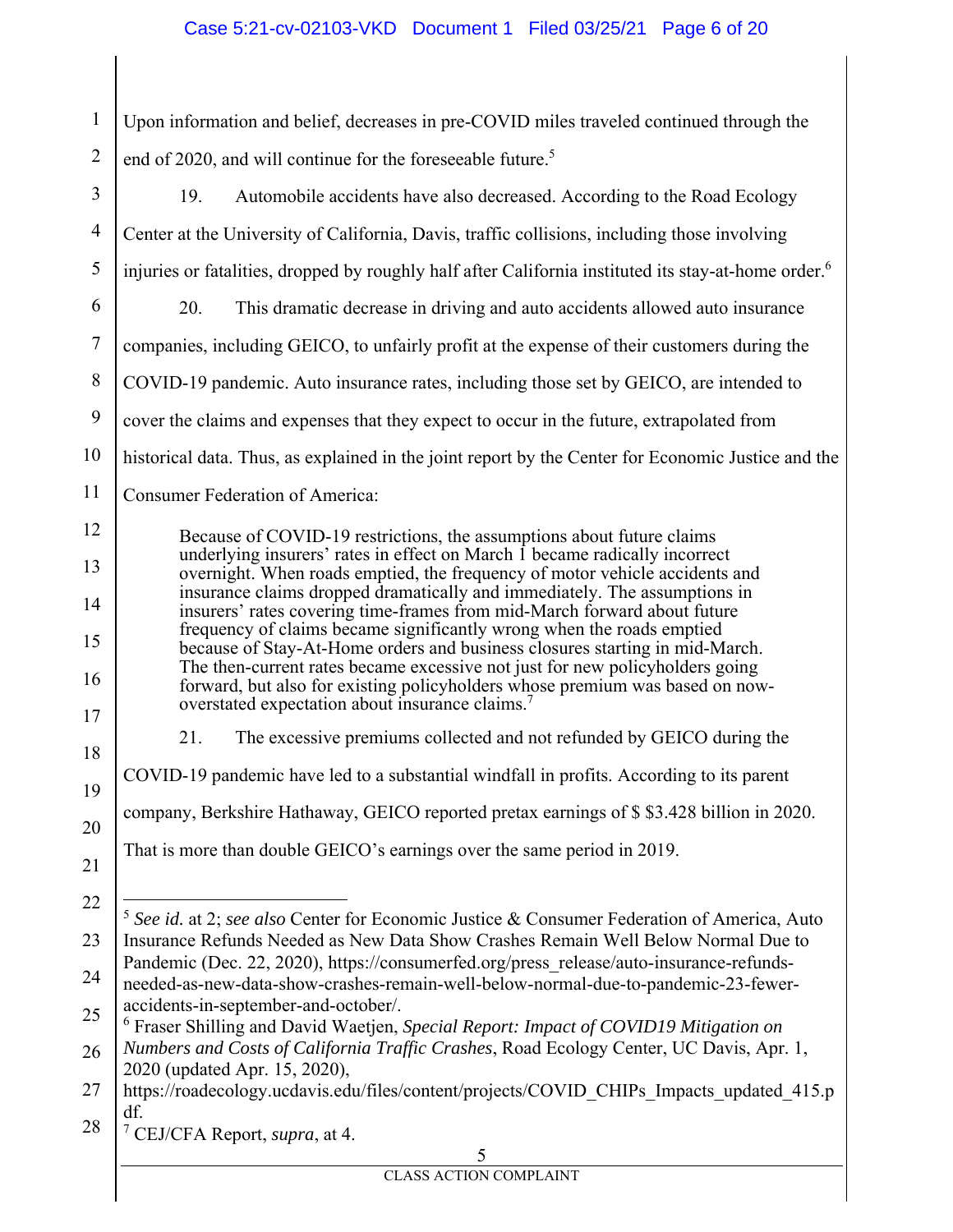#### 1 2 **C. GEICO Has Failed to Give Adequate Refunds to Plaintiff and Other Policyholders in California**

3 4 5 6 7 22. According to conservative calculations by the Center for Economic Justice and the Consumer Federation of America based on motor vehicle accident data, at least a 30% minimum average premium refund to consumers would be required to correct the unfair windfall to auto insurance companies, including GEICO, just for the time period from mid-March through the end of April  $2020$ .<sup>8</sup>

8 9 10 11 23. At all relevant times, GEICO has been aware of the need to refund premiums in order to correct the unfair windfall it gained from policyholders in California as a result of the COVID-19 crisis. GEICO has likewise been aware of its excessive profits. Despite this, GEICO has failed to adequately return these profits to its customers.

12 13 14 15 16 17 18 24. In spring 2020, GEICO announced the "GEICO Giveback." Under the program, GEICO gave customers a 15% credit on their personal auto insurance premiums, but only if they are new customers, or existing customers who renew their policy during the applicable time period. Specifically, the credit was given for six-month policies renewed or newly purchased for the period April 8, 2020 to October 8, 2020, and twelve-month policies renewed or newly purchased for the period April 8, 2020 to April 7, 2021. According to GEICO's website, the program has now ended.

19 20 21 22 23 24 25. GEICO's credit program is inadequate to compensate its customers for the unfair windfall the company has gained as a result of COVID-19. For existing customers who renewed their policies, the credit does not apply at all to premiums that the customer paid on their previous policies. And even with respect to new and renewal policies, the 15% credit is nowhere near the minimum 30% average refund benchmark that has been conservatively estimated as an adequate refund for just the first the first two months of the pandemic.

25 26 26. With full knowledge that its program was inadequate, GEICO falsely claimed to its customers that it was in fact providing substantial and full relief. For example, on its

27

28

8 CEJ/CFA Report, *supra*, at 12-13.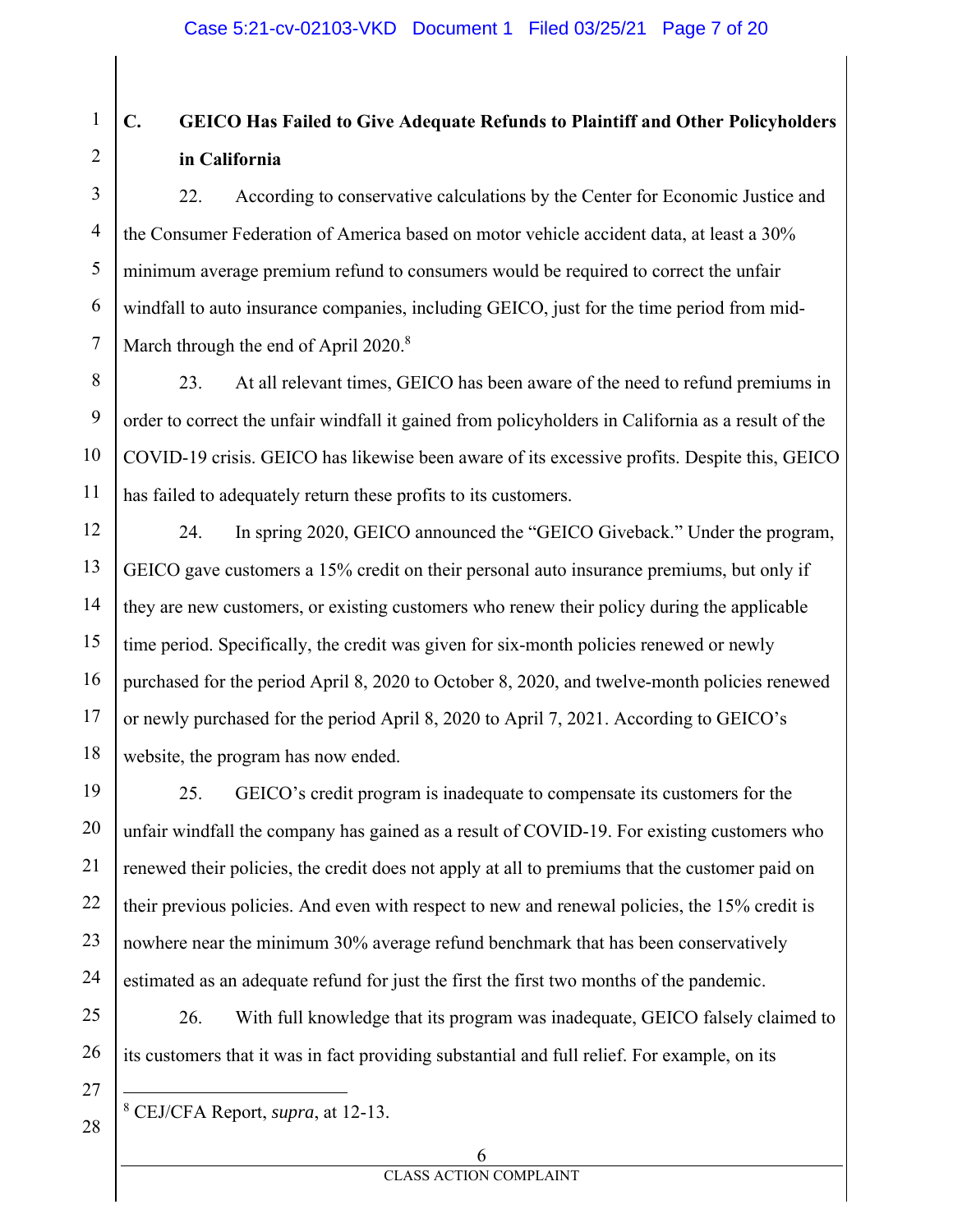### Case 5:21-cv-02103-VKD Document 1 Filed 03/25/21 Page 8 of 20

1 2 3 4 5 6 website, GEICO falsely claimed that "shelter in place laws have reduced driving, and we are passing these savings on to our auto, motorcycle, and RV customers." Further, GEICO failed to disclose in this and other advertising the fact that the "GEICO Giveback" did not, in fact, pass the company's savings on to its customers; the fact and amount of its excessive profits caused by COVID-19; and the fact that its premiums are not based on an accurate assessment of risk during COVID-19.

7 8 9 10 11 12 13 14 27. Not surprisingly, GEICO's refund program was met with immediate criticism. On April 13, 2020, the Consumer Federation of America gave GEICO's program a "D-" grade, which placed GEICO at or near the bottom of insurers receiving grades.<sup>9</sup> The CEJ/CFA report explained that GEICO's program "fails to match the relief to the relevant premium and policy," "doesn't provide relief for current policyholders," "fails to credit consumers for the current premium that has become excessive," and is "wrongly attempting to take credit for future – and in most cases distant future – rate reductions as if it were actually providing relief today to current policyholders."10

15 16 17 18 19 28. In early February 2020, Plaintiff purchased a renewal auto insurance policy from GEICO for the period beginning on February 11, 2020 and ending on August 9, 2020. Plaintiff renewed again for the period beginning on August 10, 2020 and ending on February 10, 2021. Premiums were \$871.20. With a "GEICO Giveback credit" of \$130.68, Plaintiff paid \$740.52 in premiums for that policy.

20 21 22 23 29. During the time that Plaintiff was considering renewing her policy with GEICO, Plaintiff received advertisements, emails, and other information from GEICO representatives concerning the "Giveback." Plaintiff renewed her policy and did not cancel her policy with GEICO based on GEICO's failure to disclose to its customers the fact that the "GEICO

24

insurance-customers-as-people-drive-less-due-to-covid-19/. 10 CEJ/CFA Report, *supra*, at 16.

<sup>25</sup>  26 27 <sup>9</sup> *Report Card to Date on the \$6.5 Billion+ Promised To Auto Insurance Customers as People Drive Less Due To COVID-19*, Consumer Federation of America (April 4, 2020), https://consumerfed.org/press\_release/report-card-to-date-on-the-6-5-billion-promised-to-auto-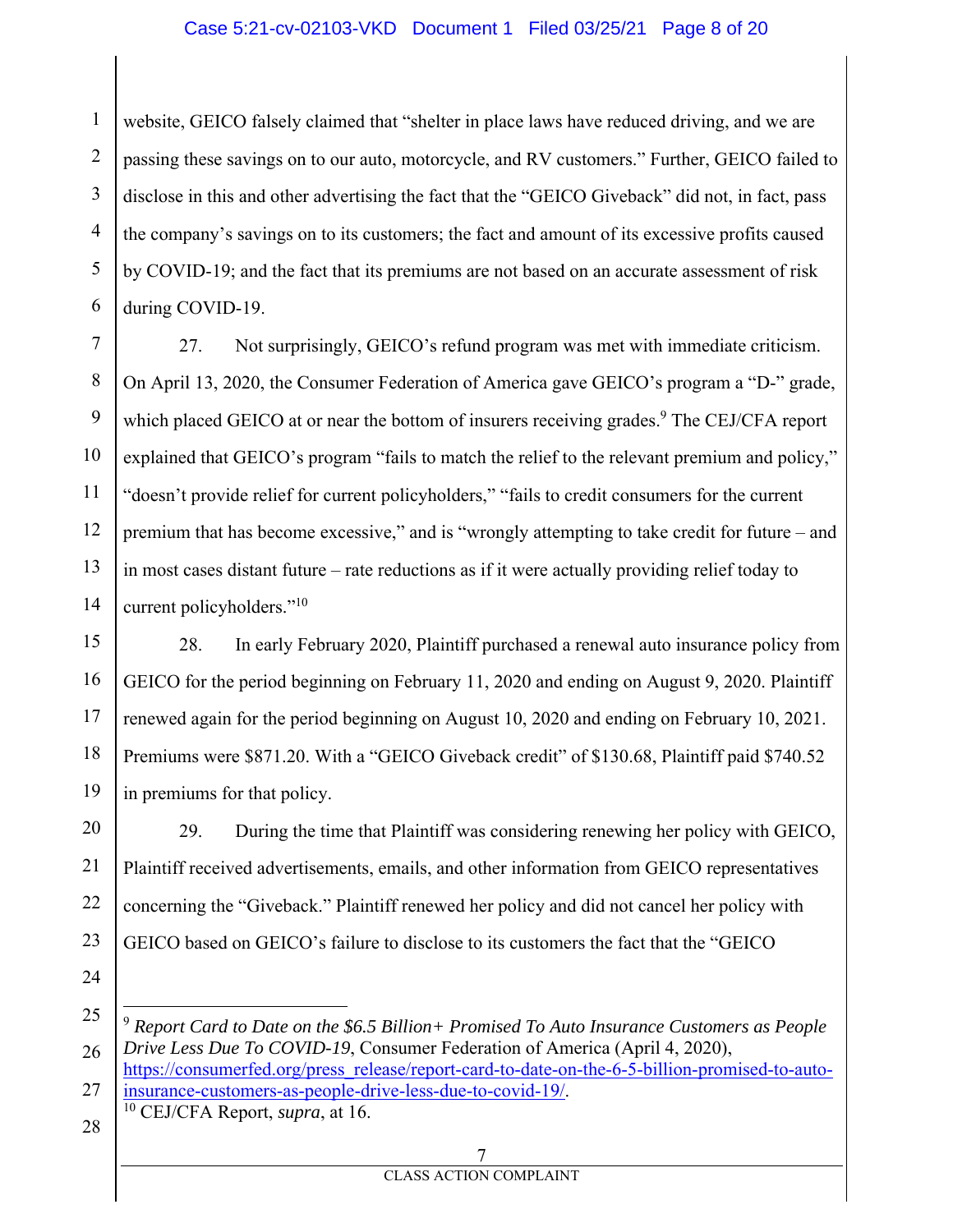# Case 5:21-cv-02103-VKD Document 1 Filed 03/25/21 Page 9 of 20

| $\mathbf{1}$   |                                                                                                 | Giveback" did not, in fact, pass the company's savings on to its customers; the fact and amount                                                                                        |  |  |  |  |  |
|----------------|-------------------------------------------------------------------------------------------------|----------------------------------------------------------------------------------------------------------------------------------------------------------------------------------------|--|--|--|--|--|
| $\overline{2}$ | of its excessive profits caused by COVID-19; and the fact that its premiums are not based on an |                                                                                                                                                                                        |  |  |  |  |  |
| 3              | accurate assessment of risk during COVID-19. Had GEICO disclosed these facts, Plaintiff         |                                                                                                                                                                                        |  |  |  |  |  |
| 4              |                                                                                                 | would not have renewed her GEICO policy in the summer of 2020.                                                                                                                         |  |  |  |  |  |
| 5              | 30.                                                                                             | GEICO's insurance policies, including the policies of Plaintiff and the members                                                                                                        |  |  |  |  |  |
| 6              |                                                                                                 | of the putative class, contain the following provision:                                                                                                                                |  |  |  |  |  |
| 7              |                                                                                                 | 3.<br><b>CHANGES</b>                                                                                                                                                                   |  |  |  |  |  |
| 8<br>9         |                                                                                                 | The terms and provisions of this policy cannot be waived or changed,<br>except by an endorsement issued to form a part of this policy.                                                 |  |  |  |  |  |
| 10             |                                                                                                 | We may revise this policy during its term to provide more coverage<br>without an increase in premium. If we do so, your policy will                                                    |  |  |  |  |  |
| 11             |                                                                                                 | automatically include the broader coverage when effective in your state.                                                                                                               |  |  |  |  |  |
| 12<br>13       |                                                                                                 | The premium for each auto is based on the information we have in your<br>file. You agree:                                                                                              |  |  |  |  |  |
| 14<br>15       |                                                                                                 | (a) that we may adjust <i>your</i> policy premiums during the policy term if<br>any of this information on which the premiums are based is incorrect,<br>incomplete or changed.        |  |  |  |  |  |
| 16             |                                                                                                 | (b) that <b><i>you</i></b> will cooperate with us in determining if this information is<br>correct and complete.                                                                       |  |  |  |  |  |
| 17             |                                                                                                 | (c) that you will notify us of any changes in this information.                                                                                                                        |  |  |  |  |  |
| 18<br>19       |                                                                                                 | Any calculation or recalculation of your premium or changes in your<br>coverage will be based on the rules, rates and forms on file, if required,<br>for our use in <i>your</i> state. |  |  |  |  |  |
| 20<br>21       | 31.                                                                                             | This provision vests GEICO with discretion to adjust premiums if the                                                                                                                   |  |  |  |  |  |
| 22             |                                                                                                 | information on which those premiums is based changes or becomes incorrect.                                                                                                             |  |  |  |  |  |
| 23             | 32.                                                                                             | GEICO improperly exercised that discretion by failing to issue refunds of the                                                                                                          |  |  |  |  |  |
| 24             | now-excessive premiums.                                                                         |                                                                                                                                                                                        |  |  |  |  |  |
| 25             | 33.                                                                                             | Plaintiff's policies described above were in effect during the time period during                                                                                                      |  |  |  |  |  |
| 26             | which most of the United States, including California, was significantly impacted by the global |                                                                                                                                                                                        |  |  |  |  |  |
| 27             |                                                                                                 | COVID-19 pandemic and during which stay-at-home orders, along with other measures and                                                                                                  |  |  |  |  |  |
| 28             |                                                                                                 | conditions, caused a widespread and dramatic decrease in automobile use and traffic. Despite                                                                                           |  |  |  |  |  |
|                |                                                                                                 | 8<br><b>CLASS ACTION COMPLAINT</b>                                                                                                                                                     |  |  |  |  |  |
|                |                                                                                                 |                                                                                                                                                                                        |  |  |  |  |  |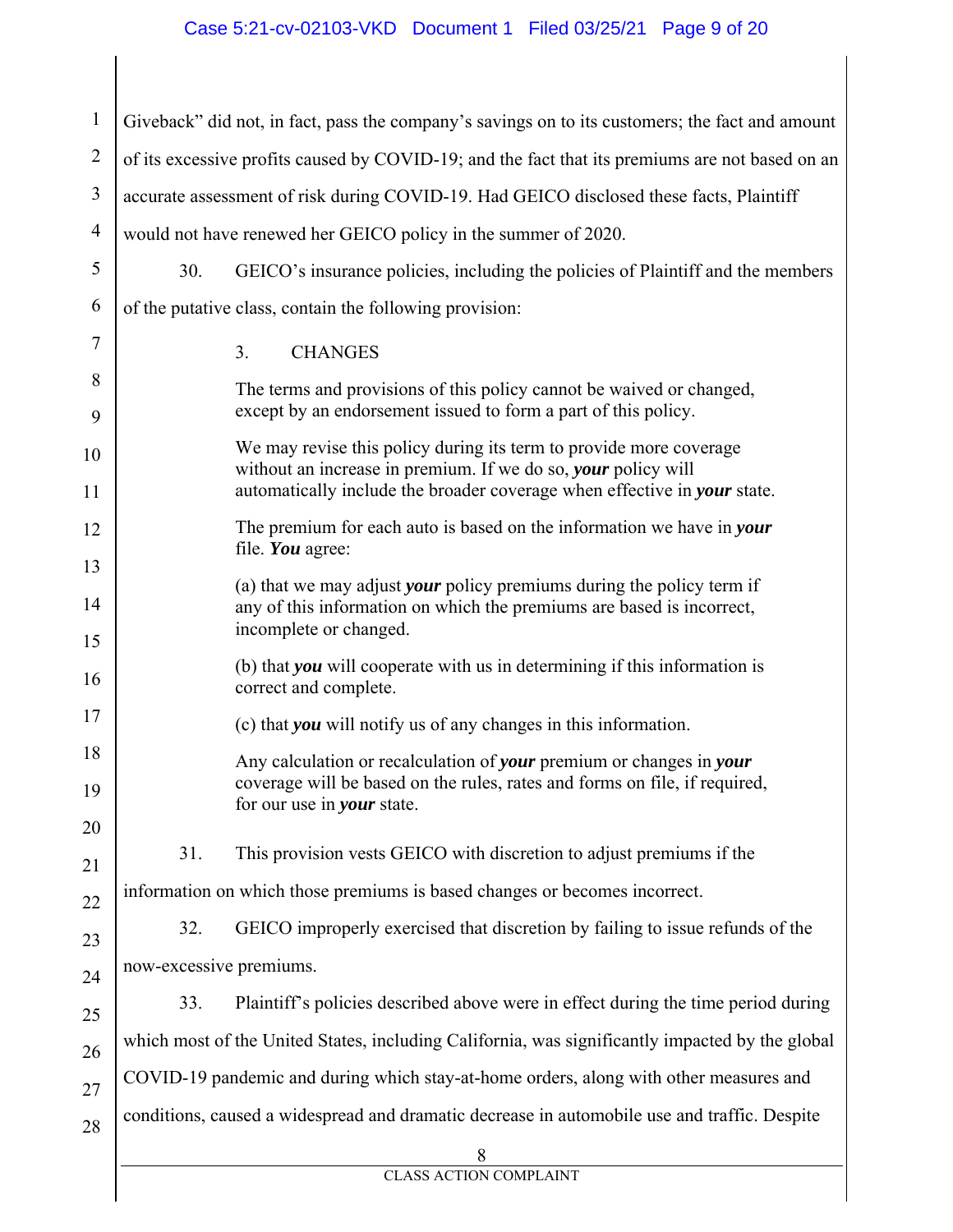### Case 5:21-cv-02103-VKD Document 1 Filed 03/25/21 Page 10 of 20

1 2 this, GEICO only gave Plaintiff an inadequate 15% credit on her August 2020 renewal policy and no refund or credit for Plaintiff's previous six-month policy.

3 4 5 34. Upon information and belief, thousands of other policyholders in California have been injured by GEICO's policy and practice of failing to provide adequate refunds to policyholders due to the COVID-19 pandemic.

### **CLASS ACTION ALLEGATIONS**

7 8 35. Pursuant to Fed. R. Civ. P. 23(a) and 23(b), Plaintiff brings this action individually and on behalf of all similarly situated individuals.

6

 $1<sub>0</sub>$ 

9 10 11 36. The proposed class is defined as follows: All California residents who purchased personal automobile, motorcycle, or RV insurance from GEICO covering any portion of the time period from March 1, 2020 to the present.

12 13 14 15 37. The members of the class are so numerous that joinder of all members is impracticable. While the precise number of class members has not been determined at this time, upon information and belief, there are thousands of individuals in the class. The identities of the class members can be determined from GEICO's records.

16 17 38. There are questions of law and fact common to the class that predominate over questions solely affecting individual members.

| 18 | 39.<br>The common questions of law and fact include, but are not limited to:     |
|----|----------------------------------------------------------------------------------|
| 19 | a. Whether GEICO has a common policy or practice of failing to provide           |
| 20 | adequate refunds to policyholders due to the COVID-19 pandemic;                  |
| 21 | b. Whether GEICO's refund program is inadequate;                                 |
| 22 | c. Whether GEICO violated the covenant of good faith and fair dealing;           |
| 23 | d. Whether the payment of full premiums by Plaintiff and the members of the      |
| 24 | putative class is excused by frustration of purpose;                             |
| 25 | e. Whether GEICO was unjustly enriched as a result of its failure to provide     |
| 26 | adequate refunds to its customers;                                               |
| 27 | Whether GEICO falsely advertises that its refund program provides adequate<br>f. |
| 28 | refunds to its customers;                                                        |
|    | 9                                                                                |
|    | <b>CLASS ACTION COMPLAINT</b>                                                    |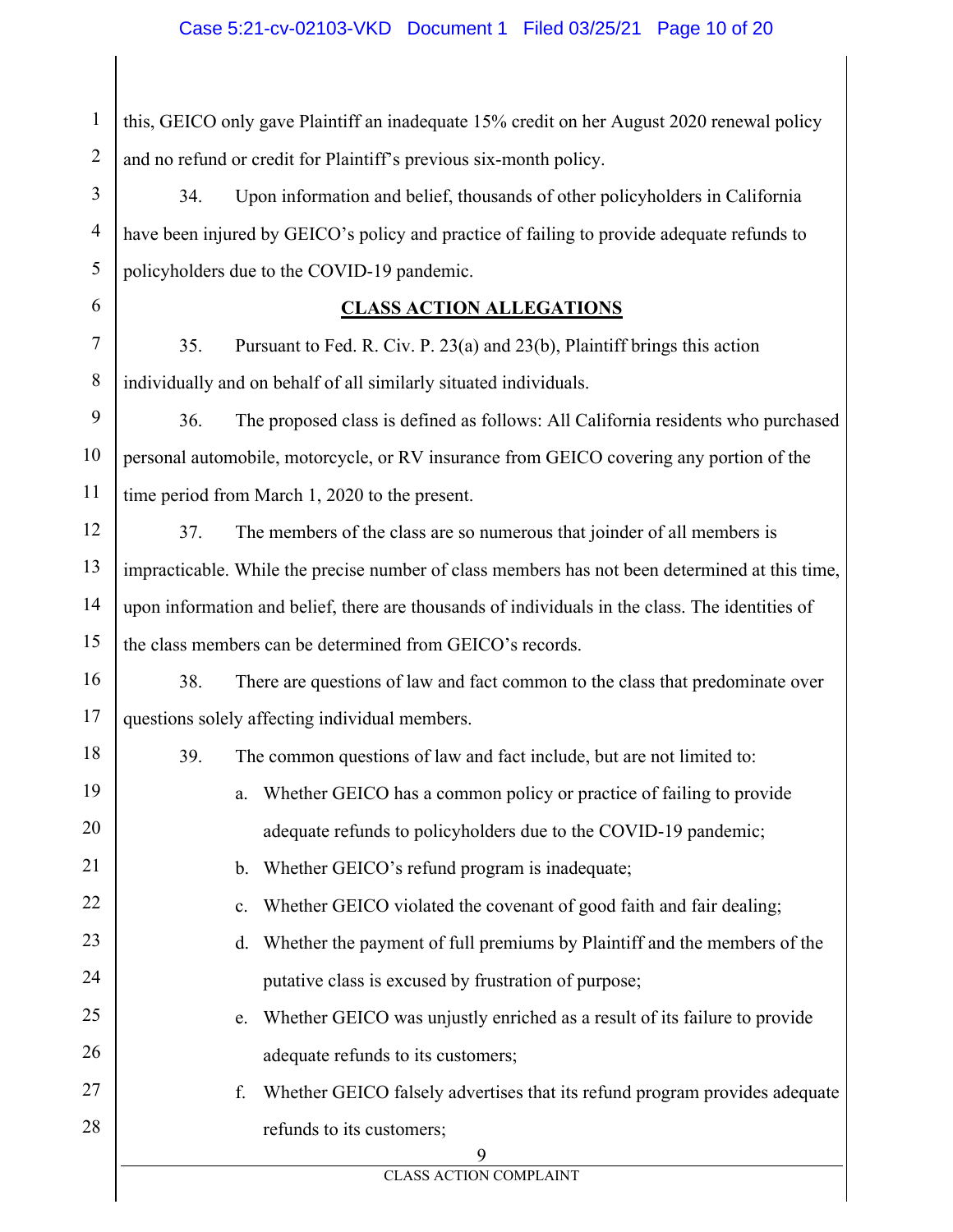| 1      | Whether GEICO's failure to provide adequate refunds to its customers is<br>g.                      |
|--------|----------------------------------------------------------------------------------------------------|
| 2      | unlawful, unfair, and fraudulent;                                                                  |
| 3      | Whether GEICO has violated California consumer protection laws through<br>h.                       |
| 4      | its failure to provide adequate refunds to its customers and its failure to                        |
| 5      | disclose the inadequacy of its refunds; and                                                        |
| 6      | the proper measure and calculation of damages.<br>i.                                               |
| $\tau$ | 40.<br>The questions of law and fact listed above will yield common answers for                    |
| 8      | Plaintiff and the class as to whether GEICO is liable for the alleged legal violations.            |
| 9      | 41.<br>Plaintiff's claims are typical of those of the members of the class. Plaintiff, like        |
| 10     | other class members, was subject to the unlawful practices described herein.                       |
| 11     | 42.<br>Plaintiff will fairly and adequately protect the interests of the class and has             |
| 12     | retained counsel experienced in complex class action litigation.                                   |
| 13     | 43.<br>Class treatment is appropriate under Fed. R. Civ. P. 23(b)(2) because GEICO                 |
| 14     | has acted on grounds that apply generally to the class, so that final injunctive relief or         |
| 15     | corresponding declaratory relief is appropriate with respect to the class.                         |
| 16     | 44.<br>This action is properly maintainable as a class action under Fed. R. Civ. P.                |
| 17     | 23(b)(3) because questions of law or fact predominate over any questions affecting individual      |
| 18     | class members. A class action is superior to other methods in order to ensure a fair and efficient |
| 19     | adjudication of this controversy because, in the context of similar litigation, individual         |
| 20     | plaintiffs often lack the financial resources to vigorously prosecute separate lawsuits in federal |
| 21     | court against large corporate defendants. Class litigation is also superior because it will        |
| 22     | preclude the need for unduly duplicative litigation resulting in inconsistent judgments            |
| 23     | pertaining to GEICO's policies and practices. There will be no difficulties in managing this       |
| 24     | action.                                                                                            |
| 25     | 45.<br>In the alternative, class treatment is appropriate under Fed. R. Civ. P. $23(c)(4)$         |
| 26     | because this is a case in which class adjudication of particular issues would serve the interests  |
| 27     | of judicial economy.                                                                               |
| 28     |                                                                                                    |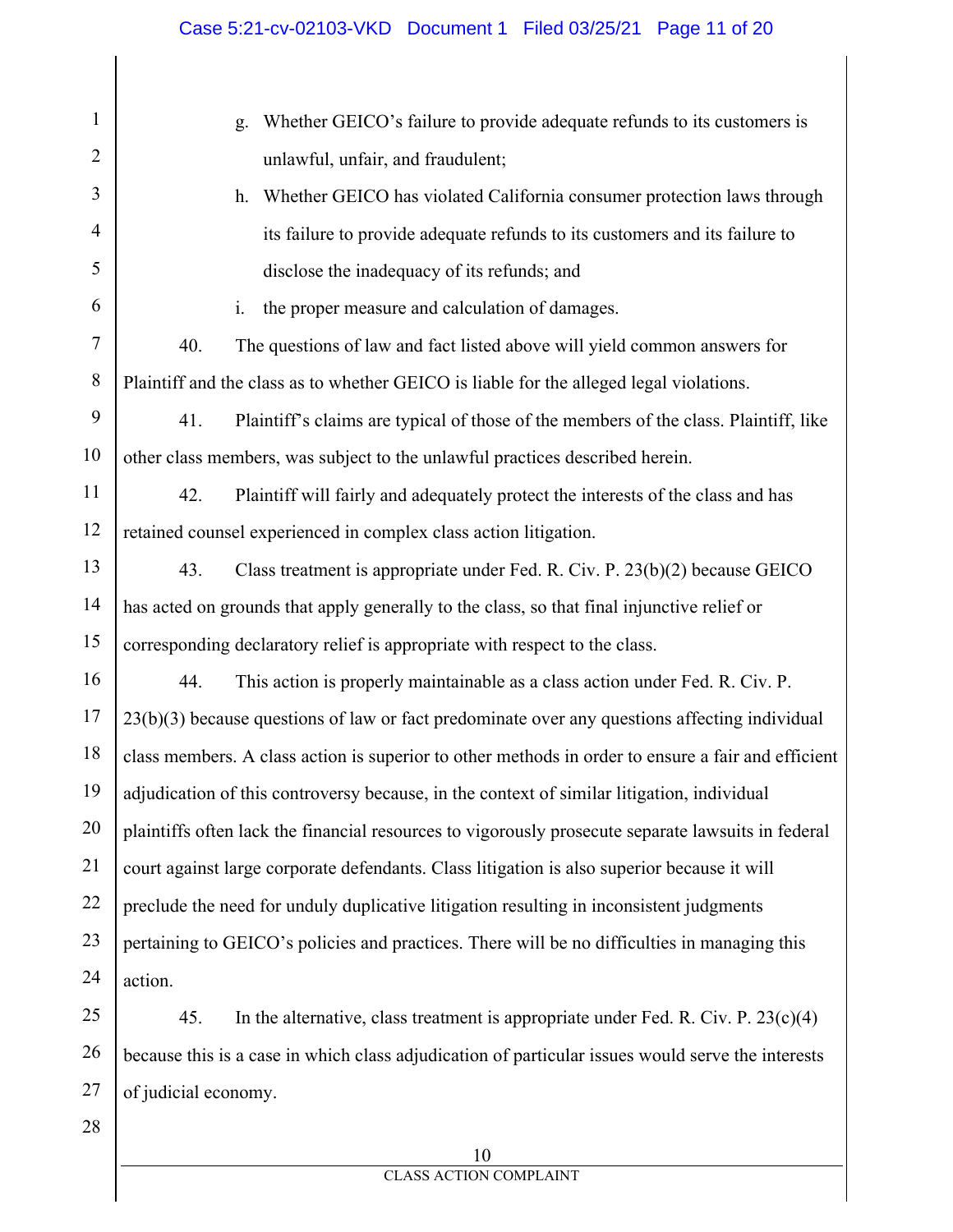| 1              | <b>CAUSES OF ACTION</b>                                                                          |
|----------------|--------------------------------------------------------------------------------------------------|
| $\overline{2}$ | <b>COUNT I</b>                                                                                   |
| 3              | Breach of Contract - Violation of the Covenant of Good Faith and Fair Dealing                    |
| $\overline{4}$ | (On Behalf of Plaintiff and the Putative Class)                                                  |
| 5              | 46.<br>Plaintiff restates and incorporates by reference the above paragraphs as if fully         |
| 6              | set forth herein.                                                                                |
| 7              | 47.<br>Under California law, a covenant of good faith and fair dealing is implied into           |
| 8              | every contract. A party is not permitted to do anything which will frustrate the other party's   |
| 9              | right to the benefits of the agreement. And where a contract vests one party with discretion     |
| 10             | affecting the rights of another party, the covenant requires that the discretion be exercised in |
| 11             | good faith.                                                                                      |
| 12             | Plaintiff and the members of the putative class purchased insurance contracts<br>48.             |
| 13             | from GEICO.                                                                                      |
| 14             | GEICO's insurance contracts give GEICO discretion to adjust premiums if the<br>49.               |
| 15             | information upon which those premiums are based changes or becomes incorrect. That               |
| 16             | information changed and became incomplete and incorrect when the COVID-19 pandemic               |
| 17             | caused a substantial reduction of driving in California.                                         |
| 18             | 50.<br>GEICO exercised its contractual discretion in bad faith by failing to issue               |
| 19             | refunds of premiums. It would not have been within the contemplation of the parties at the time  |
| 20             | of contracting that GEICO would fail to refund premiums in the face of a global pandemic that    |
| 21             | drastically reduced driving in the state.                                                        |
| 22             | GEICO's conduct frustrated Plaintiff's and the putative class's right to the<br>51.              |
| 23             | reasonably expected benefits of the bargain. Those benefits include the reasonable expectation   |
| 24             | that insurance premiums will be based on an accurate assessment of risk, and that the insurer    |
| 25             | will treat its insureds honestly and fairly.                                                     |
| 26             | 52.<br>Plaintiff and the members of the putative class have been injured as a direct and         |
| 27             | proximate result of GEICO's unlawful conduct.                                                    |
| 28             |                                                                                                  |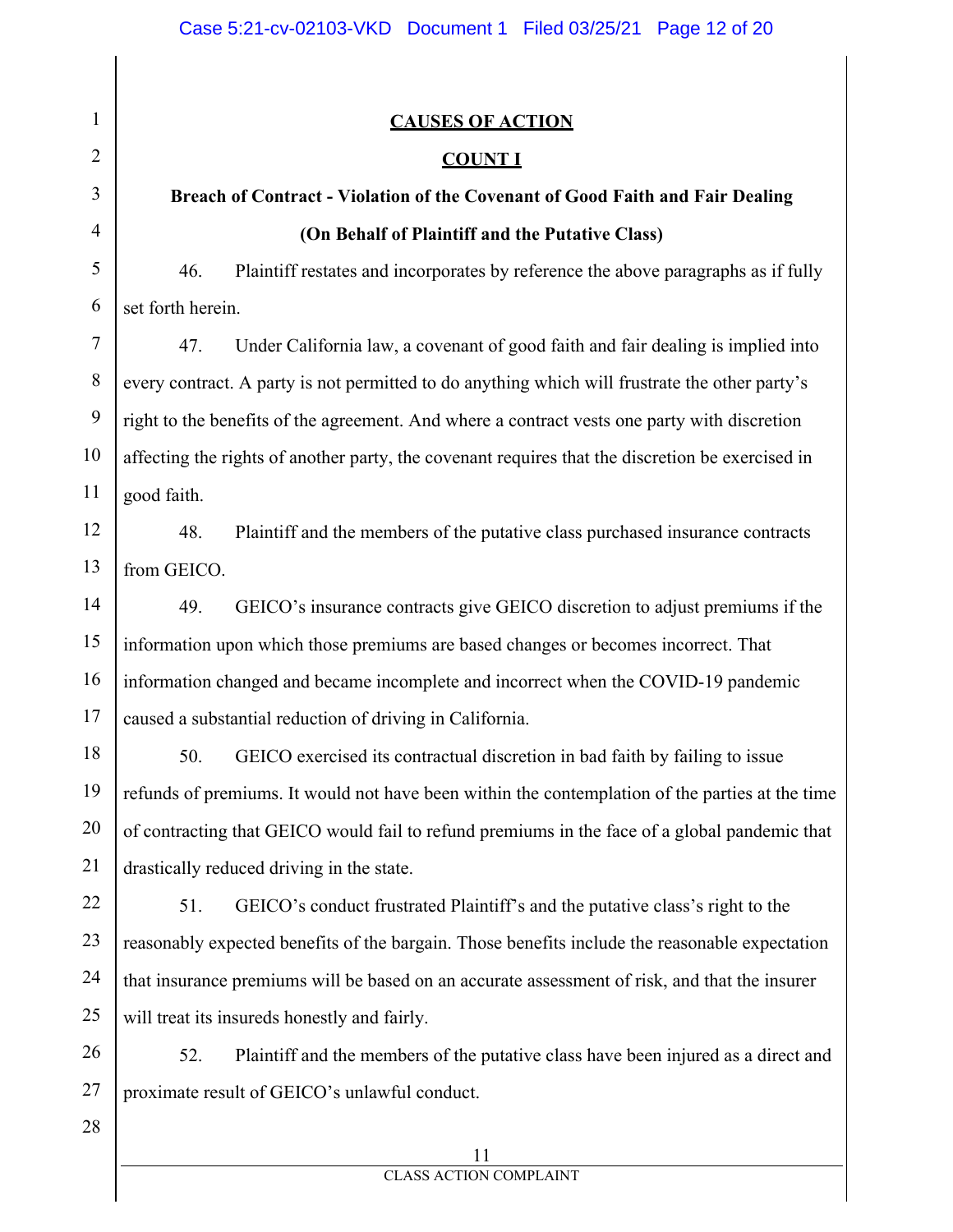| 1              | <b>COUNT II</b>                                                                                     |  |  |  |
|----------------|-----------------------------------------------------------------------------------------------------|--|--|--|
| $\overline{2}$ | <b>Unjust Enrichment/Quasi-Contract</b>                                                             |  |  |  |
| 3              | (On Behalf of Plaintiff and the Putative Class)                                                     |  |  |  |
| 4              | Plaintiff pleads this Count in the alternative to her other Counts herein.<br>53.                   |  |  |  |
| 5              | 54.<br>As a result of GEICO's failure to provide adequate refunds to its customers as               |  |  |  |
| 6              | described herein, GEICO has been unjustly enriched.                                                 |  |  |  |
| 7              | 55.<br>GEICO was enriched under circumstances that it cannot conscientiously retain                 |  |  |  |
| 8              | its gain at Plaintiff's and the putative class's expense.                                           |  |  |  |
| 9              | 56.<br>Plaintiff and the members of the putative class have been injured as a direct and            |  |  |  |
| 10             | proximate result of GEICO's unlawful conduct.                                                       |  |  |  |
| 11             | <b>COUNT III</b>                                                                                    |  |  |  |
| 12             | <b>Frustration of Purpose</b>                                                                       |  |  |  |
| 13             | (On Behalf of Plaintiff and the Putative Class)                                                     |  |  |  |
| 14             | 57.<br>Plaintiff restates and incorporates by reference the above paragraphs as if fully            |  |  |  |
| 15             | set forth herein.                                                                                   |  |  |  |
| 16             | 58.<br>A party's performance of a contract is excused when a basic purpose of that                  |  |  |  |
| 17             | party in making the contract, as recognized by both parties, is substantially or totally destroyed; |  |  |  |
| 18             | the frustrating event is not reasonably foreseeable; and the frustrating event is so severe as to   |  |  |  |
| 19             | not be fairly regarded as among the risks assumed under the contract.                               |  |  |  |
| 20             | At the time Plaintiff and the members of the putative class purchased auto<br>59.                   |  |  |  |
| 21             | insurance policies from GEICO, the global COVID-19 pandemic and its full effects were not           |  |  |  |
| 22             | reasonably foreseeable, and the risk of the pandemic was not among the risks assumed by             |  |  |  |
| 23             | Plaintiff and the putative class under the policies.                                                |  |  |  |
| 24             | The parties knew that receiving insurance coverage at rates based on an accurate<br>60.             |  |  |  |
| 25             | assessment of risk was a principal purpose of the policies. As a result of the global COVID-19      |  |  |  |
| 26             | pandemic, the related stay-at-home orders, and the drastic reduction in driving among the risk      |  |  |  |
| 27             | pool, that purpose was substantially destroyed.                                                     |  |  |  |
| 28             |                                                                                                     |  |  |  |
|                | 12<br><b>CLASS ACTION COMPLAINT</b>                                                                 |  |  |  |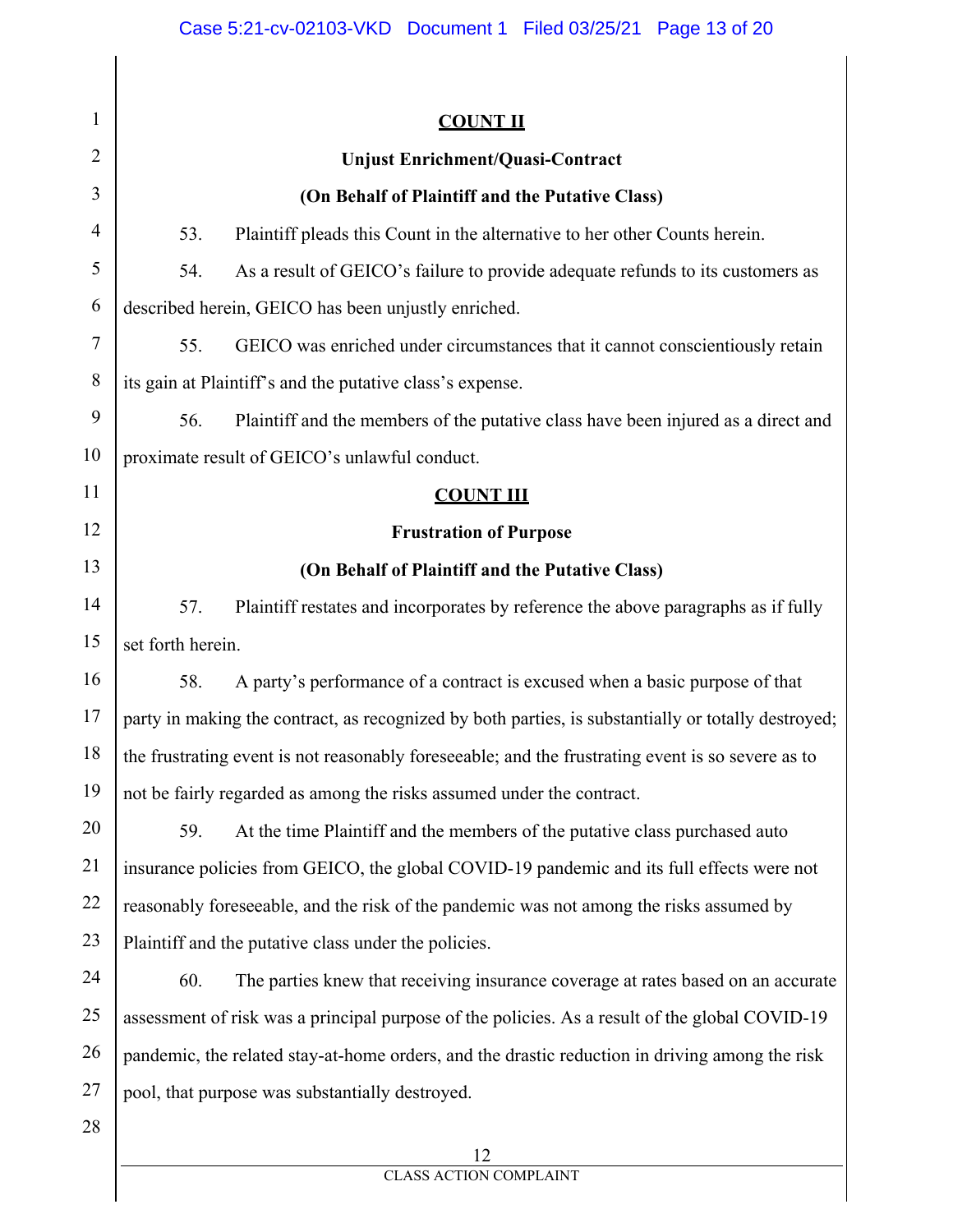1 2 3 61. Plaintiff and the members of the putative class seek a declaration that payment of full premiums is no longer required, and that GEICO must disgorge its unfair windfall from premiums paid to date.

4 5 6 7 8 9 10 11 12 13 14 15 16 17 18 19 20 21 22 23 24 25 **COUNT IV Violation of the California False Advertising Law ("FAL") Cal. Bus. & Prof. Code § 17500** *et seq***. (On Behalf of Plaintiff and the Putative Class)**  62. Plaintiff restates and incorporates by reference the above paragraphs as if fully set forth herein. 63. The FAL prohibits any "untrue or misleading" statement in advertising, including any statement made "over the Internet," which is known to be untrue or misleading, or which by the exercise of reasonable care should be known to be untrue or misleading. Cal. Bus. & Prof. Code § 17500. 64. The FAL also prohibits omissions of material fact when the omissions are contrary to a representation made by the defendant, or where the defendant was obligated to disclose the omitted material facts. 65. In advertising the "GEICO Giveback," GEICO made untrue and misleading statements, including the statement that "shelter in place laws have reduced driving, and we are passing these savings on to our auto, motorcycle, and RV customers." Further, GEICO failed to disclose the fact that the "GEICO Giveback" did not, in fact, pass the company's savings on to its customers, given the amount of its excessive profits caused by COVID-19 and the fact that its premiums are not based on an accurate assessment of risk during COVID-19. These omissions were directly contrary to GEICO's representation that it was passing the savings related to reduced driving on to its customers. 66. GEICO had full and exclusive knowledge of each material fact that it omitted to

26 27 28 disclose, and the company actively concealed those facts. Further, Plaintiff did not know the omitted material facts and, by the nature of those facts, Plaintiff could not have discovered the omitted facts.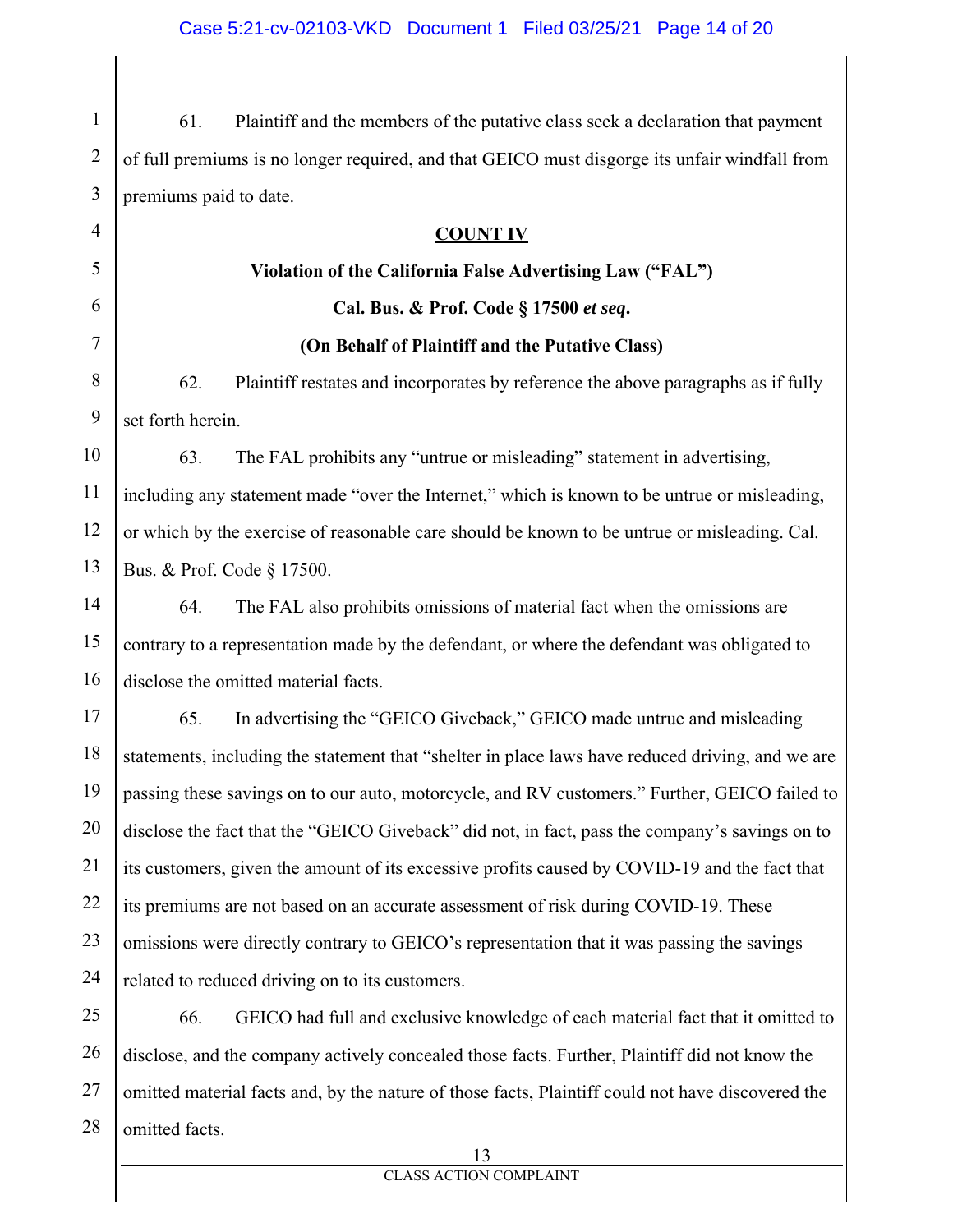| $\mathbf{1}$   | GEICO intended for Plaintiff and the members of the putative class to rely on<br>67.          |  |  |  |  |  |  |
|----------------|-----------------------------------------------------------------------------------------------|--|--|--|--|--|--|
| $\overline{2}$ | GEICO's misrepresentations and omissions of material facts by remaining customers of          |  |  |  |  |  |  |
| 3              | GEICO, renewing existing insurance policies from GEICO, and buying new insurance policies     |  |  |  |  |  |  |
| $\overline{4}$ | from GEICO. And a reasonable consumer in Plaintiff's position would have so relied on         |  |  |  |  |  |  |
| 5              | GEICO's misrepresentations and omissions and would be likely to have been deceived.           |  |  |  |  |  |  |
| 6              | GEICO's conduct, as described herein, violates the FAL.<br>68.                                |  |  |  |  |  |  |
| $\tau$         | Plaintiff and the members of the putative class have been injured as a direct and<br>69.      |  |  |  |  |  |  |
| $8\,$          | proximate result of GEICO's deceptive conduct in violation of FAL. Plaintiff and the members  |  |  |  |  |  |  |
| 9              | of the putative class paid premiums to GEICO and did not have those premiums refunded, and    |  |  |  |  |  |  |
| 10             | they purchased, renewed, and did not cancel their policies, as a result of GEICO's deceptive  |  |  |  |  |  |  |
| 11             | statements and omissions.                                                                     |  |  |  |  |  |  |
| 12             | Through its deceptive practices, GEICO has improperly obtained and continues<br>70.           |  |  |  |  |  |  |
| 13             | to improperly obtain and retain money from Plaintiff and the members of the putative class.   |  |  |  |  |  |  |
| 14             | Plaintiff requests that this Court grant the relief enumerated below. Otherwise,<br>71.       |  |  |  |  |  |  |
| 15             | Plaintiff and the members of the putative class may be irreparably harmed and/or denied an    |  |  |  |  |  |  |
| 16             | effective and complete remedy.                                                                |  |  |  |  |  |  |
| 17             | <b>COUNT V</b>                                                                                |  |  |  |  |  |  |
| 18             | Violation the California Unfair Competition Law ("UCL")                                       |  |  |  |  |  |  |
| 19             | Cal. Bus. & Prof. Code § 17200 et seq.                                                        |  |  |  |  |  |  |
| 20             | (On Behalf of Plaintiff and the Putative Class)                                               |  |  |  |  |  |  |
| 21             | 72.<br>Plaintiff restates and incorporates by reference the above paragraphs as if fully      |  |  |  |  |  |  |
| 22             | set forth herein.                                                                             |  |  |  |  |  |  |
| 23             | Plaintiff and GEICO are "persons" within the meaning of the UCL. Cal. Bus. &<br>73.           |  |  |  |  |  |  |
| 24             | Prof. Code § 17201.                                                                           |  |  |  |  |  |  |
| 25             | The UCL defines unfair competition to include any "unlawful, unfair, or<br>74.                |  |  |  |  |  |  |
| 26             | fraudulent business act or practice," as well as any "unfair, deceptive, untrue or misleading |  |  |  |  |  |  |
| 27             | advertising." Cal. Bus. & Prof. Code § 17200.                                                 |  |  |  |  |  |  |
| 28             |                                                                                               |  |  |  |  |  |  |
|                | 14<br><b>CLASS ACTION COMPLAINT</b>                                                           |  |  |  |  |  |  |
|                |                                                                                               |  |  |  |  |  |  |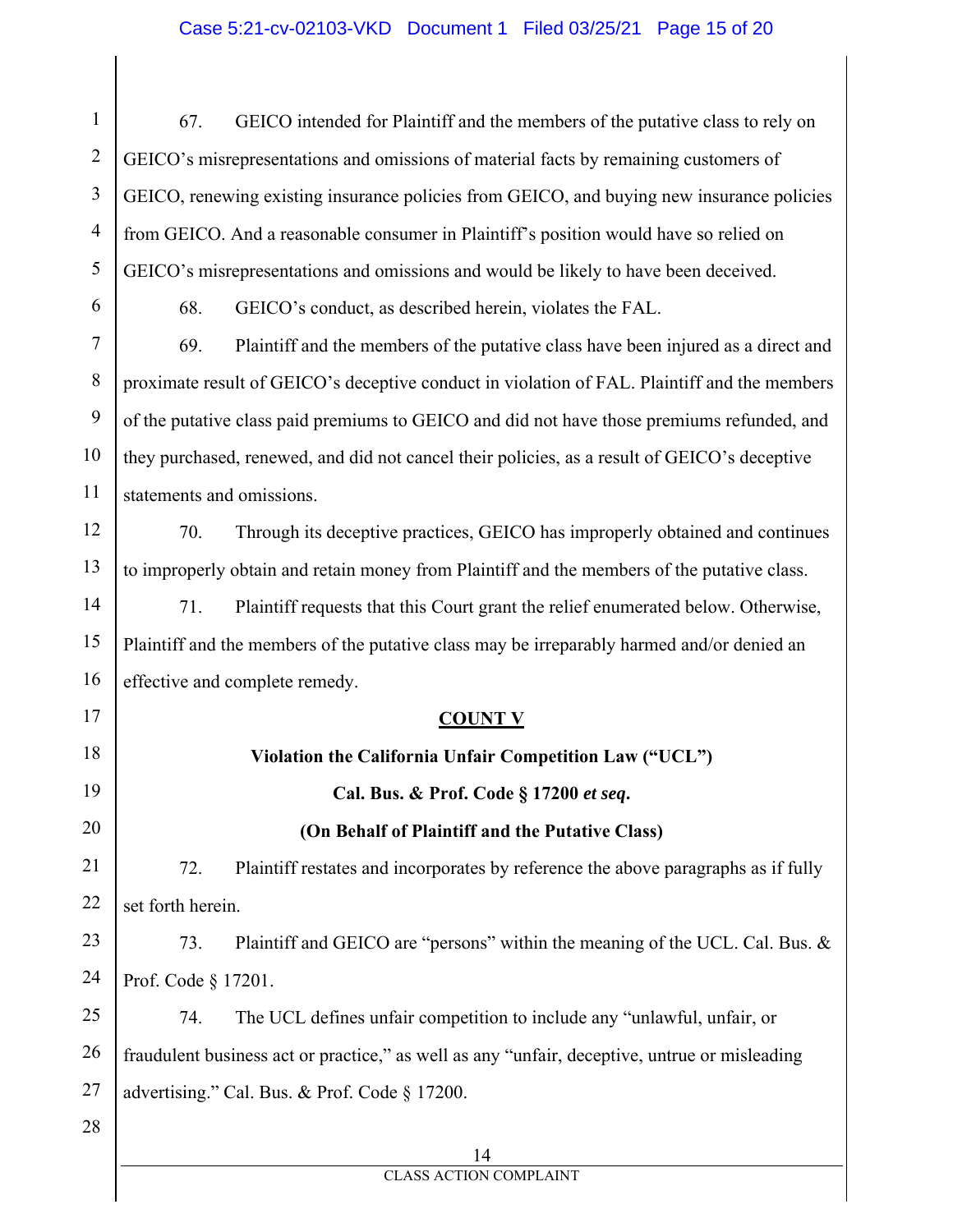### Case 5:21-cv-02103-VKD Document 1 Filed 03/25/21 Page 16 of 20

1 2 3 75. By committing the acts and practices alleged herein, GEICO has engaged in unlawful, unfair, and fraudulent business acts and practices, as well as unfair, deceptive, untrue, and misleading advertising, in violation of the UCL.

4 5 6 76. **Unlawful conduct:** GEICO has violated the UCL's proscription against engaging in unlawful conduct. More specifically, GEICO has violated the FAL as alleged in the above counts.

7 8 9 10 11 12 77. **Unfair Conduct:** A business act or practice is "unfair" under the UCL if it offends an established public policy or is immoral, unethical, oppressive, unscrupulous or substantially injurious to consumers, and that unfairness is determined by weighing the reasons, justifications and motives of the practice against the gravity of the harm to the alleged victims. GEICO has violated the UCL's proscription against unfair business practices by, among other things:

| 13 | a.  | failing to fully refund premiums with full knowledge of the amount and                     |
|----|-----|--------------------------------------------------------------------------------------------|
| 14 |     | extent of their excess and the fact that they are not based on an accurate                 |
| 15 |     | assessment of risk;                                                                        |
| 16 |     | b. failing to refund premiums to the consumers who initially paid those                    |
| 17 |     | premiums, and instead giving a credit only for new or renewal business,                    |
| 18 |     | thereby intentionally using the global COVID-19 pandemic as a means to                     |
| 19 |     | gain new business and obtain unfair economic advantage;                                    |
| 20 | c.  | falsely claiming to its customers that it is providing substantial and full relief         |
| 21 |     | through its "Giveback" program and failing to disclose that the program                    |
| 22 |     | does not, in fact, provide full relief; and                                                |
| 23 | d.  | failing to disclose the fact that it is earning excessive profits, or the amount           |
| 24 |     | of those profits.                                                                          |
| 25 | 78. | There is no societal benefit from GEICO's conduct—only harm to consumers.                  |
| 26 |     | GEICO has engaged in immoral, unethical, oppressive, and unscrupulous activities that are  |
| 27 |     | substantially injurious to consumers, and the gravity of its conduct outweighs any alleged |
| 28 |     | benefits attributable to such conduct.                                                     |
|    |     | 15                                                                                         |
|    |     | <b>CLASS ACTION COMPLAINT</b>                                                              |
|    |     |                                                                                            |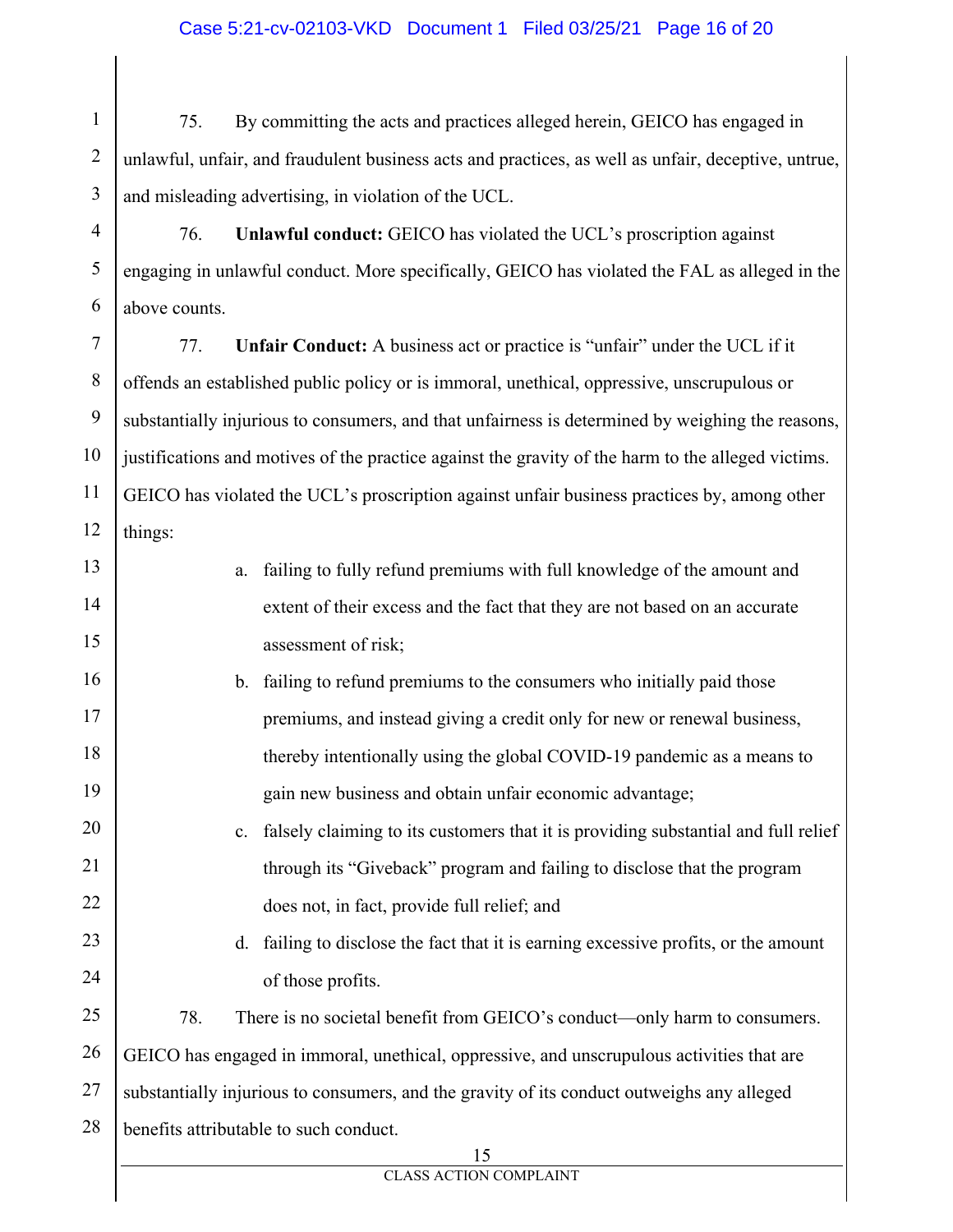### Case 5:21-cv-02103-VKD Document 1 Filed 03/25/21 Page 17 of 20

1 2 79. There were reasonably available alternatives to further GEICO's legitimate business interests, other than the conduct described herein.

3 4 80. **Fraudulent Conduct:** A business act or practice is "fraudulent" under the UCL if it is likely to deceive members of the consuming public.

5 6 81. GEICO's acts and practices constitute fraudulent business acts or practices because they have deceived Plaintiff and are highly likely to deceive members of the public.

7 8 9 10 11 12 13 14 82. In advertising the "GEICO Giveback," GEICO made untrue and misleading statements, including the statement that "shelter in place laws have reduced driving, and we are passing these savings on to our auto, motorcycle, and RV customers." Further, GEICO failed to disclose the fact that the "GEICO Giveback" did not, in fact, pass the company's savings on to its customers, given the amount of its excessive profits caused by COVID-19 and the fact that its premiums are not based on an accurate assessment of risk during COVID-19. These omissions were directly contrary to GEICO's representation that it was passing the savings related to reduced driving on to its customers.

15 16 17 83. Plaintiff and the members of the putative class paid premiums to GEICO and did not have those premiums refunded, and they purchased, renewed, and did not cancel their policies, as a result of GEICO's fraudulent conduct.

18 19 20 84. **Unfair, Deceptive, Untrue, or Misleading Advertising:** GEICO's advertising of its "GEICO Giveback" constitutes unfair, deceptive, untrue, or misleading advertising under the UCL.

21 22 85. Advertising is misleading under the UCL if members of the public are likely to be deceived.

23 24 25 26 27 28 86. In advertising the "GEICO Giveback," GEICO made untrue and misleading statements, including the statement that "shelter in place laws have reduced driving, and we are passing these savings on to our auto, motorcycle, and RV customers." Further, GEICO failed to disclose the fact that the "GEICO Giveback" did not, in fact, pass the company's savings on to its customers, given the amount of its excessive profits caused by COVID-19 and the fact that its premiums are not based on an accurate assessment of risk during COVID-19. These

16

CLASS ACTION COMPLAINT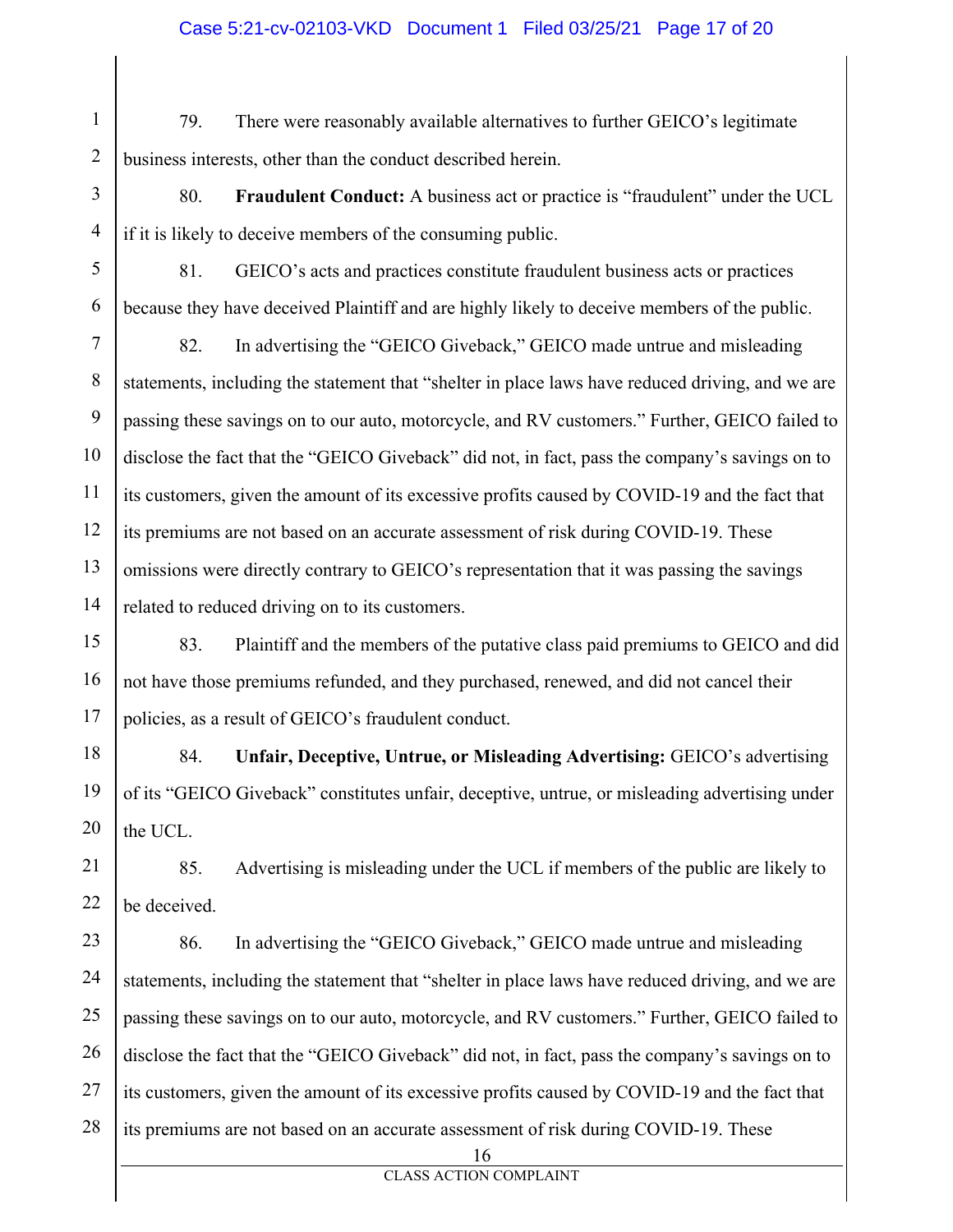1 2 omissions were directly contrary to GEICO's representation that it was passing the savings related to reduced driving on to its customers.

3

87. These statements and omissions were likely to deceive the public.

4 5 6 88. Plaintiff and the members of the putative class paid premiums to GEICO and did not have those premiums refunded, and they purchased, renewed, and did not cancel their policies, as a result of GEICO's unfair and deceptive conduct.

7 8 9 10 89. The injury caused by GEICO's failure to provide adequate refunds is substantial in light of very conservative calculations that a 30% minimum average premium refund to would be required to correct the unfair windfall just for the time period from mid-March through the end of April 2020.

11 12 90. Plaintiff and the members of the putative class have been injured as a direct and proximate result of GEICO's conduct in violation of UCL.

13 14 91. Through its practices, GEICO has improperly obtained and continues to improperly obtain and retain money from Plaintiff and the members of the putative class.

15 16 17 92. Plaintiff therefore requests that this Court grant the relief enumerated below. Otherwise, Plaintiff and the members of the putative class may be irreparably harmed and/or denied an effective and complete remedy.

18

28

### **PRAYER FOR RELIEF**

19 20 **WHEREFORE**, Plaintiff, individually and on behalf of the members of the putative class, prays for relief as follows:

21 A. Certification of this action as a class action pursuant to Fed. R. Civ. P. 23;

- 22 23 B. The appointment of Plaintiff as class representative and her counsel as class counsel;
- 24 25 C. A declaration that the practices complained of herein are unlawful and violate the laws of California alleged herein;
- 26 27 D. An injunction against Defendants from engaging in the unlawful practices complained of herein;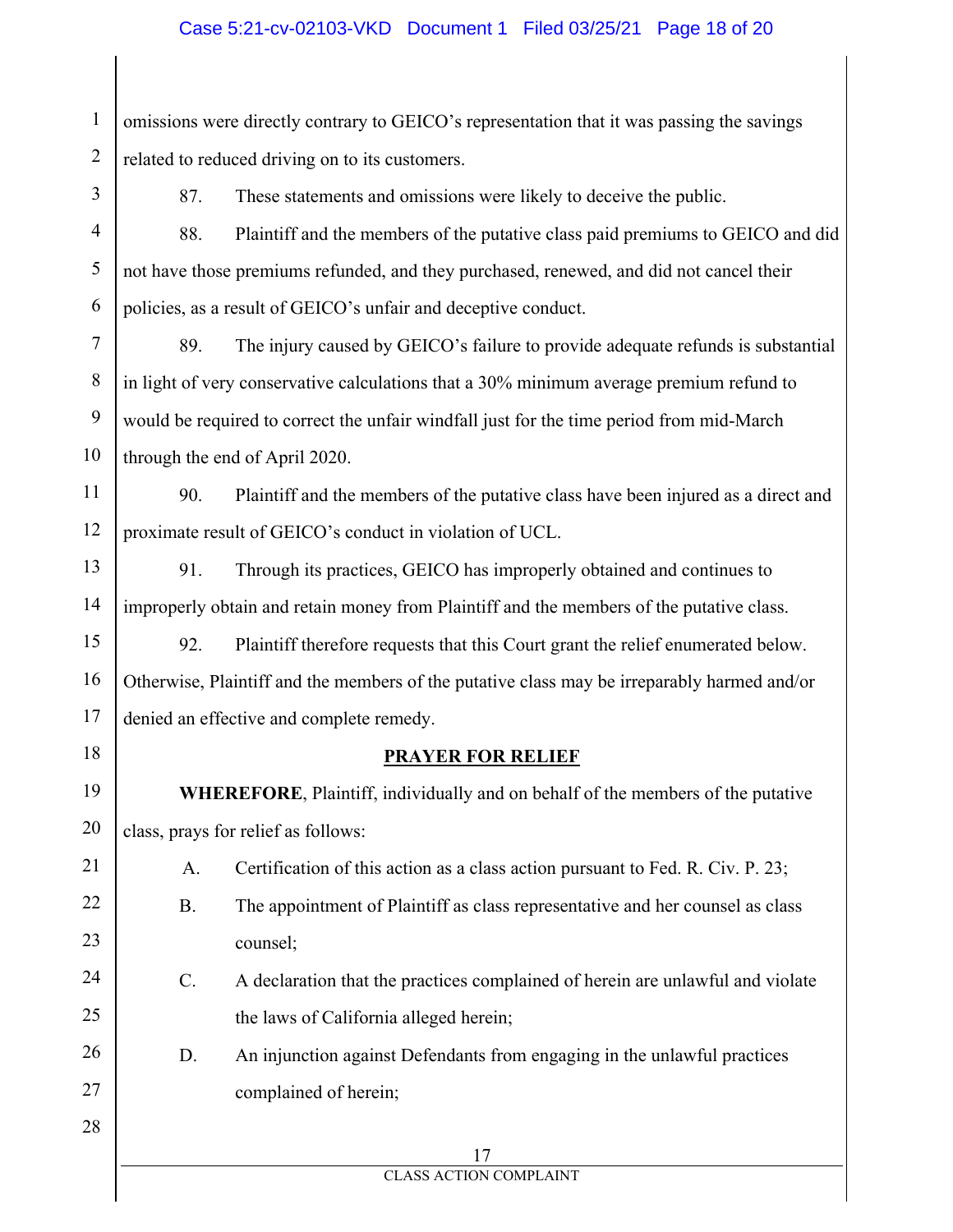# Case 5:21-cv-02103-VKD Document 1 Filed 03/25/21 Page 19 of 20

| $\mathbf{1}$<br>Ε.<br>Awarding Plaintiff and the members of the putative class their damages in an<br>$\overline{2}$<br>amount to be determined at trial, including compensatory damages,<br>3<br>consequential damages, punitive damages, and any other damages provided<br>$\overline{4}$<br>under relevant laws;<br>5<br>F.<br>Disgorgement of, restitution of, and/or imposing a constructive trust upon, the<br>6<br>ill-gotten gains derived by Defendants from their unjust enrichment;<br>7<br>An order awarding Plaintiff and the class attorneys' fees, costs, and expert costs;<br>G.<br>8<br>H.<br>An order awarding Plaintiff and the members of the putative class pre-judgment<br>9<br>and post-judgment interest, as allowed by law; and<br>10<br>I.<br>Such further relief as may be appropriate.<br>11<br>12<br><b>DEMAND FOR JURY TRIAL</b><br>13<br>Plaintiff demands a trial by jury on all issues so triable.<br>14<br>15<br>Dated: March 25, 2021<br>By:<br>/s/Robert L. Schug<br>Robert L. Schug, CA State Bar No. 249640<br>16<br>17<br>Melody L. Sequoia, CA State Bar No. 309163<br>melody@sequoialawfirm.com<br>18<br>THE SEQUOIA LAW FIRM<br>19<br>530 Oak Grove Avenue, Suite 102<br>Menlo Park, California 94025<br>20<br>Telephone: (650) 561-4791<br>Facsimile: (650) 561-4817<br>21<br>Matthew C. Helland, CA State Bar No. 250451<br>22<br>helland@nka.com<br>23<br>NICHOLS KASTER, LLP<br>235 Montgomery Street, Ste. 810<br>24<br>San Francisco, CA 94104<br>Telephone: (415) 277-7235<br>25<br>Facsimile: (415) 277-7238<br>26<br>Matthew H. Morgan, MN State Bar No. 0304657*<br>27<br>morgan@nka.com<br>Robert L. Schug, CA State Bar No. 249640<br>28<br>18 |  |  |  |  |  |  |  |
|------------------------------------------------------------------------------------------------------------------------------------------------------------------------------------------------------------------------------------------------------------------------------------------------------------------------------------------------------------------------------------------------------------------------------------------------------------------------------------------------------------------------------------------------------------------------------------------------------------------------------------------------------------------------------------------------------------------------------------------------------------------------------------------------------------------------------------------------------------------------------------------------------------------------------------------------------------------------------------------------------------------------------------------------------------------------------------------------------------------------------------------------------------------------------------------------------------------------------------------------------------------------------------------------------------------------------------------------------------------------------------------------------------------------------------------------------------------------------------------------------------------------------------------------------------------------------------------------------------------------------------------------------------------------------------------------------|--|--|--|--|--|--|--|
|                                                                                                                                                                                                                                                                                                                                                                                                                                                                                                                                                                                                                                                                                                                                                                                                                                                                                                                                                                                                                                                                                                                                                                                                                                                                                                                                                                                                                                                                                                                                                                                                                                                                                                      |  |  |  |  |  |  |  |
|                                                                                                                                                                                                                                                                                                                                                                                                                                                                                                                                                                                                                                                                                                                                                                                                                                                                                                                                                                                                                                                                                                                                                                                                                                                                                                                                                                                                                                                                                                                                                                                                                                                                                                      |  |  |  |  |  |  |  |
|                                                                                                                                                                                                                                                                                                                                                                                                                                                                                                                                                                                                                                                                                                                                                                                                                                                                                                                                                                                                                                                                                                                                                                                                                                                                                                                                                                                                                                                                                                                                                                                                                                                                                                      |  |  |  |  |  |  |  |
|                                                                                                                                                                                                                                                                                                                                                                                                                                                                                                                                                                                                                                                                                                                                                                                                                                                                                                                                                                                                                                                                                                                                                                                                                                                                                                                                                                                                                                                                                                                                                                                                                                                                                                      |  |  |  |  |  |  |  |
|                                                                                                                                                                                                                                                                                                                                                                                                                                                                                                                                                                                                                                                                                                                                                                                                                                                                                                                                                                                                                                                                                                                                                                                                                                                                                                                                                                                                                                                                                                                                                                                                                                                                                                      |  |  |  |  |  |  |  |
|                                                                                                                                                                                                                                                                                                                                                                                                                                                                                                                                                                                                                                                                                                                                                                                                                                                                                                                                                                                                                                                                                                                                                                                                                                                                                                                                                                                                                                                                                                                                                                                                                                                                                                      |  |  |  |  |  |  |  |
|                                                                                                                                                                                                                                                                                                                                                                                                                                                                                                                                                                                                                                                                                                                                                                                                                                                                                                                                                                                                                                                                                                                                                                                                                                                                                                                                                                                                                                                                                                                                                                                                                                                                                                      |  |  |  |  |  |  |  |
|                                                                                                                                                                                                                                                                                                                                                                                                                                                                                                                                                                                                                                                                                                                                                                                                                                                                                                                                                                                                                                                                                                                                                                                                                                                                                                                                                                                                                                                                                                                                                                                                                                                                                                      |  |  |  |  |  |  |  |
|                                                                                                                                                                                                                                                                                                                                                                                                                                                                                                                                                                                                                                                                                                                                                                                                                                                                                                                                                                                                                                                                                                                                                                                                                                                                                                                                                                                                                                                                                                                                                                                                                                                                                                      |  |  |  |  |  |  |  |
|                                                                                                                                                                                                                                                                                                                                                                                                                                                                                                                                                                                                                                                                                                                                                                                                                                                                                                                                                                                                                                                                                                                                                                                                                                                                                                                                                                                                                                                                                                                                                                                                                                                                                                      |  |  |  |  |  |  |  |
|                                                                                                                                                                                                                                                                                                                                                                                                                                                                                                                                                                                                                                                                                                                                                                                                                                                                                                                                                                                                                                                                                                                                                                                                                                                                                                                                                                                                                                                                                                                                                                                                                                                                                                      |  |  |  |  |  |  |  |
|                                                                                                                                                                                                                                                                                                                                                                                                                                                                                                                                                                                                                                                                                                                                                                                                                                                                                                                                                                                                                                                                                                                                                                                                                                                                                                                                                                                                                                                                                                                                                                                                                                                                                                      |  |  |  |  |  |  |  |
|                                                                                                                                                                                                                                                                                                                                                                                                                                                                                                                                                                                                                                                                                                                                                                                                                                                                                                                                                                                                                                                                                                                                                                                                                                                                                                                                                                                                                                                                                                                                                                                                                                                                                                      |  |  |  |  |  |  |  |
|                                                                                                                                                                                                                                                                                                                                                                                                                                                                                                                                                                                                                                                                                                                                                                                                                                                                                                                                                                                                                                                                                                                                                                                                                                                                                                                                                                                                                                                                                                                                                                                                                                                                                                      |  |  |  |  |  |  |  |
|                                                                                                                                                                                                                                                                                                                                                                                                                                                                                                                                                                                                                                                                                                                                                                                                                                                                                                                                                                                                                                                                                                                                                                                                                                                                                                                                                                                                                                                                                                                                                                                                                                                                                                      |  |  |  |  |  |  |  |
|                                                                                                                                                                                                                                                                                                                                                                                                                                                                                                                                                                                                                                                                                                                                                                                                                                                                                                                                                                                                                                                                                                                                                                                                                                                                                                                                                                                                                                                                                                                                                                                                                                                                                                      |  |  |  |  |  |  |  |
|                                                                                                                                                                                                                                                                                                                                                                                                                                                                                                                                                                                                                                                                                                                                                                                                                                                                                                                                                                                                                                                                                                                                                                                                                                                                                                                                                                                                                                                                                                                                                                                                                                                                                                      |  |  |  |  |  |  |  |
|                                                                                                                                                                                                                                                                                                                                                                                                                                                                                                                                                                                                                                                                                                                                                                                                                                                                                                                                                                                                                                                                                                                                                                                                                                                                                                                                                                                                                                                                                                                                                                                                                                                                                                      |  |  |  |  |  |  |  |
|                                                                                                                                                                                                                                                                                                                                                                                                                                                                                                                                                                                                                                                                                                                                                                                                                                                                                                                                                                                                                                                                                                                                                                                                                                                                                                                                                                                                                                                                                                                                                                                                                                                                                                      |  |  |  |  |  |  |  |
|                                                                                                                                                                                                                                                                                                                                                                                                                                                                                                                                                                                                                                                                                                                                                                                                                                                                                                                                                                                                                                                                                                                                                                                                                                                                                                                                                                                                                                                                                                                                                                                                                                                                                                      |  |  |  |  |  |  |  |
|                                                                                                                                                                                                                                                                                                                                                                                                                                                                                                                                                                                                                                                                                                                                                                                                                                                                                                                                                                                                                                                                                                                                                                                                                                                                                                                                                                                                                                                                                                                                                                                                                                                                                                      |  |  |  |  |  |  |  |
|                                                                                                                                                                                                                                                                                                                                                                                                                                                                                                                                                                                                                                                                                                                                                                                                                                                                                                                                                                                                                                                                                                                                                                                                                                                                                                                                                                                                                                                                                                                                                                                                                                                                                                      |  |  |  |  |  |  |  |
|                                                                                                                                                                                                                                                                                                                                                                                                                                                                                                                                                                                                                                                                                                                                                                                                                                                                                                                                                                                                                                                                                                                                                                                                                                                                                                                                                                                                                                                                                                                                                                                                                                                                                                      |  |  |  |  |  |  |  |
|                                                                                                                                                                                                                                                                                                                                                                                                                                                                                                                                                                                                                                                                                                                                                                                                                                                                                                                                                                                                                                                                                                                                                                                                                                                                                                                                                                                                                                                                                                                                                                                                                                                                                                      |  |  |  |  |  |  |  |
|                                                                                                                                                                                                                                                                                                                                                                                                                                                                                                                                                                                                                                                                                                                                                                                                                                                                                                                                                                                                                                                                                                                                                                                                                                                                                                                                                                                                                                                                                                                                                                                                                                                                                                      |  |  |  |  |  |  |  |
|                                                                                                                                                                                                                                                                                                                                                                                                                                                                                                                                                                                                                                                                                                                                                                                                                                                                                                                                                                                                                                                                                                                                                                                                                                                                                                                                                                                                                                                                                                                                                                                                                                                                                                      |  |  |  |  |  |  |  |
|                                                                                                                                                                                                                                                                                                                                                                                                                                                                                                                                                                                                                                                                                                                                                                                                                                                                                                                                                                                                                                                                                                                                                                                                                                                                                                                                                                                                                                                                                                                                                                                                                                                                                                      |  |  |  |  |  |  |  |
|                                                                                                                                                                                                                                                                                                                                                                                                                                                                                                                                                                                                                                                                                                                                                                                                                                                                                                                                                                                                                                                                                                                                                                                                                                                                                                                                                                                                                                                                                                                                                                                                                                                                                                      |  |  |  |  |  |  |  |
| <b>CLASS ACTION COMPLAINT</b>                                                                                                                                                                                                                                                                                                                                                                                                                                                                                                                                                                                                                                                                                                                                                                                                                                                                                                                                                                                                                                                                                                                                                                                                                                                                                                                                                                                                                                                                                                                                                                                                                                                                        |  |  |  |  |  |  |  |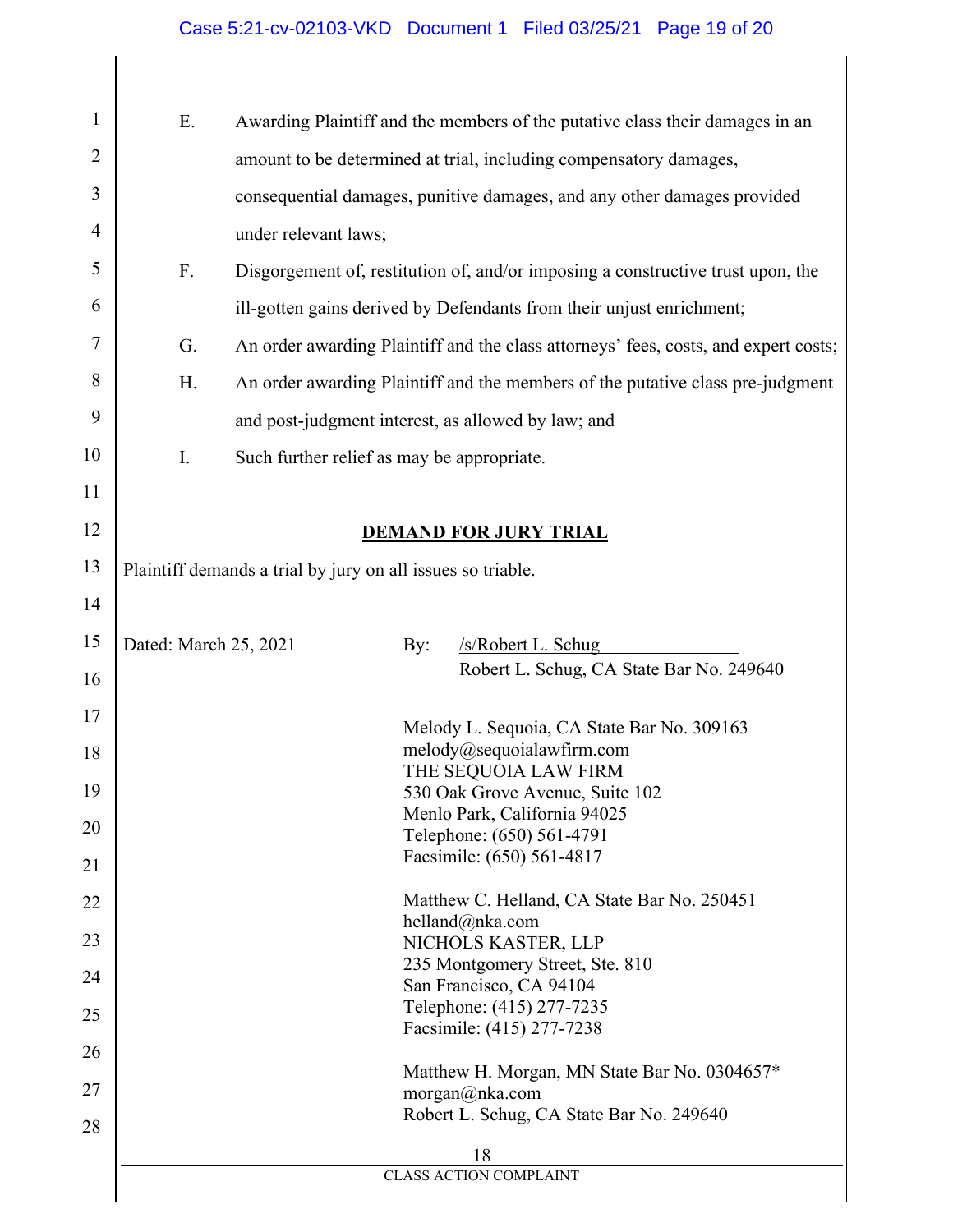| 1              | schug@nka.com                                                                 |
|----------------|-------------------------------------------------------------------------------|
| $\overline{2}$ | Chloe A. Raimey, MN State Bar No. 0398257*<br>craimey@nka.com                 |
| 3              | NICHOLS KASTER, PLLP                                                          |
|                | 80 S. 8th Street, Ste. 4700<br>Minneapolis, MN, 55402                         |
| $\overline{4}$ | Telephone: (612) 256-3200<br>Facsimile: (612) 338-4878                        |
| 5              |                                                                               |
| 6              | Ryan F. Stephan, IL State Bar No. 6273101*<br>rstephan@stephanzouras.com      |
| 7              | James B. Zouras, IL State Bar No. 6230596*                                    |
| 8              | jzouras@stephanzouras.com<br>Teresa M. Becvar, IL State Bar No. 6312328*      |
| 9              | tbecvar@stephanzouras.com<br>Catherine T. Mitchell, IL State Bar No. 6321142* |
| 10             | cmitchell@stephanzouras.com                                                   |
| 11             | STEPHAN ZOURAS, LLP<br>100 N. Riverside Plaza, Suite 2150                     |
| 12             | Chicago, IL 60606<br>Telephone: (312) 233-1550                                |
| 13             | Facsimile: (312) 233-1560                                                     |
| 14             | <i>*Pro hac vice application forthcoming</i>                                  |
| 15             | Attorneys for Plaintiff Jessica Day                                           |
| 16             | and the putative class.                                                       |
| 17             |                                                                               |
| 18             |                                                                               |
| 19             |                                                                               |
| 20             |                                                                               |
| 21             |                                                                               |
| 22             |                                                                               |
| 23             |                                                                               |
| 24             |                                                                               |
| 25             |                                                                               |
| 26             |                                                                               |
| 27             |                                                                               |
| 28             |                                                                               |
|                | 19                                                                            |
|                | <b>CLASS ACTION COMPLAINT</b>                                                 |